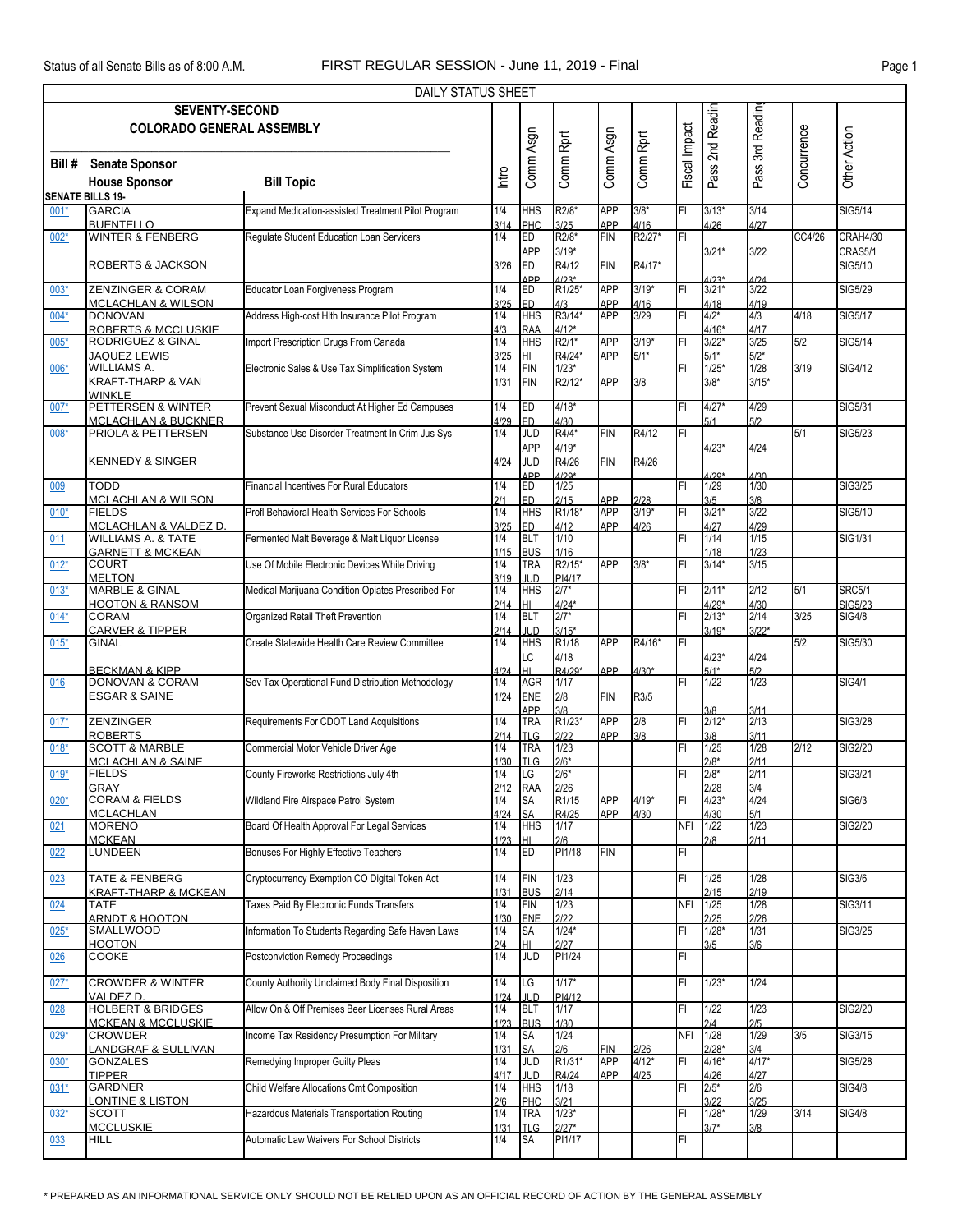|        |                                                             | <b>DAILY STATUS SHEET</b>                              |                |                          |                              |                          |                                 |               |                    |                 |             |                |
|--------|-------------------------------------------------------------|--------------------------------------------------------|----------------|--------------------------|------------------------------|--------------------------|---------------------------------|---------------|--------------------|-----------------|-------------|----------------|
|        | <b>SEVENTY-SECOND</b><br><b>COLORADO GENERAL ASSEMBLY</b>   |                                                        |                |                          |                              |                          |                                 |               | Pass 2nd Readin    | 3rd Readin      |             |                |
| Bill # | <b>Senate Sponsor</b>                                       |                                                        |                | Comm Asgn                | Comm Rprt                    | Comm Asgn                | Comm Rprt                       | Fiscal Impact |                    |                 | Concurrence | Other Action   |
|        | <b>House Sponsor</b>                                        | <b>Bill Topic</b>                                      | Intro          |                          |                              |                          |                                 |               |                    | Pass:           |             |                |
| 034    | <b>MORENO</b><br><b>ARNDT</b>                               | Local Gov Recycling Standards For Food Containers      | 1/4            | LG                       | PI4/9                        |                          |                                 | FI            |                    |                 |             |                |
| 035*   | <b>COURT</b>                                                | DOR Enforcement Measures Collection Of Tax Owed        | 1/4            | <b>FIN</b>               | 1/23                         |                          |                                 | FI            | 1/25               | 1/28            | 3/8         | SIG3/28        |
| $036*$ | <b>BENAVIDEZ</b><br>LEE & COOKE                             | State Court Administrator Reminder Program             | 1/30<br>1/4    | <b>FIN</b><br><b>JUD</b> | R <sub>2</sub> /12<br>R2/12* | <b>APP</b><br><b>APP</b> | $2/28*$<br>$4/16*$              | FI            | $3/5*$<br>$4/16*$  | 3/6<br>4/17     |             | <b>SIG5/28</b> |
| 037    | <b>BENAVIDEZ &amp; CARVER</b><br><b>WOODWARD</b>            | <b>Wildfire Mitigation</b>                             | 4/17<br>1/4    | <b>JUD</b><br><b>SA</b>  | R4/23<br>PI1/29              | APP                      | 4/26                            | FI.           | 4/27               | 4/29            |             |                |
| 038    | <b>SONNENBERG</b>                                           | Agricultural Trailers Port Of Entry Clearance          | 1/4            | <b>TRA</b>               | PI1/23                       |                          |                                 | FI.           |                    |                 |             |                |
|        | PELTON                                                      |                                                        |                |                          |                              |                          |                                 |               |                    |                 |             |                |
| 039    | <b>STORY &amp; ZENZINGER</b><br><b>MICHAELSON JENET</b>     | Interdistrict Transportation Of Students               | 1/4<br>1/25    | <b>ED</b><br><b>IED</b>  | 1/18<br>2/19                 |                          |                                 |               | NFI 1/23<br>2/20   | 1/24<br>2/21    |             | <b>SIG3/7</b>  |
| $040*$ | <b>HISEY &amp; FIELDS</b><br><b>CARVER &amp; ROBERTS</b>    | Establish Colorado Fire Commission                     | 1/4<br>4/24    | <b>AGR</b><br><b>RAA</b> | R1/31*<br>R4/26              | <b>APP</b><br>APP        | $4/19*$<br>4/29                 | FI            | $4/23*$<br>4/29    | $4/24*$<br>4/30 |             | SIG6/3         |
| $041*$ | <b>SMALLWOOD</b><br><b>KRAFT-THARP</b>                      | Health Insurance Contract Carrier & Policyholder       | 1/4<br>2122    | <b>HHS</b><br>HL         | $2/15*$<br>$3/14*$           |                          |                                 | FI.           | $2/20*$<br>$3/15*$ | 2/21<br>3/18    | 3/19        | <b>SIG4/8</b>  |
| 042    | <b>FOOTE</b>                                                | National Popular Vote                                  | 1/4            | SA                       | 1/24                         |                          |                                 | <b>NFI</b>    | 1/28               | 1/29            |             | SIG3/15        |
| $043*$ | <b>SIROTA &amp; ARNDT</b><br>LEE & GARDNER                  | Increasing Number Of District Court Judges             | 1/30<br>1/4    | <b>SA</b><br><b>JUD</b>  | 2/13<br>R1/24                | <b>APP</b>               | $2/5*$                          | FI            | 2/20<br>$2/6*$     | 2/21<br>2/7     | 3/1         | <b>SIG3/21</b> |
| 044    | <b>HEROD &amp; CARVER</b><br><b>ZENZINGER</b>               | CDPHE Emergency Medical & Trauma Care System           | 2/8<br>1/4     | <b>JUD</b><br><b>HHS</b> | $2/20*$<br>1/17              | <b>APP</b>               | $2/22*$                         | <b>NFI</b>    | $2/27*$<br>1/23    | 2/28<br>1/24    |             | SIG3/18        |
| 045    | <b>HOOTON</b><br><b>MORENO</b>                              | Clarify Radiation Advisory Committee Compensation      | 1/24<br>1/4    | PHC<br><b>HHS</b>        | 2/22<br>1/17                 |                          |                                 | <b>NFI</b>    | 2/26<br>1/22       | 2/28<br>1/23    |             | <b>SIG2/20</b> |
|        | <b>HOOTON</b><br><b>TATE</b>                                |                                                        | 1/23           | <b>ENE</b>               | 2/1<br>1/24                  |                          |                                 | FI.           | 2/5<br>1/28        | 2/6<br>1/29     | 3/8         |                |
| $046*$ | <b>ARNDT</b>                                                | Appraisal Management Company Definition                | 1/4<br>1/31    | <b>BLT</b><br><b>BUS</b> | 2/28                         |                          |                                 |               | $3/5*$             | 3/6             |             | SIG3/25        |
| 047    | <b>HISEY</b><br><b>BUENTELLO</b>                            | Remove Unauthorized Persons From Vacant Land           | 1/7            | LG                       | PI2/6                        |                          |                                 | FI.           |                    |                 |             |                |
| 048    | <b>HOLBERT</b><br><b>RANSOM</b>                             | Protect Students From Harmful Material                 | 1/7            | <b>JUD</b>               | PI1/24                       |                          |                                 | FI.           |                    |                 |             |                |
| $049*$ | <b>FIELDS</b><br><b>MICHAELSON JENET</b>                    | Statute Of Limitation Failure Report Child Abuse       | 1/7<br>2/12    | <b>JUD</b><br><b>JUD</b> | $2/7*$<br>$2/27*$            |                          |                                 | FI.           | $2/11*$<br>$3/5*$  | 2/12<br>3/6     | 3/8         | SIG3/28        |
| 050    | <b>GARDNER</b>                                              | District Attorney Office Salary                        | 1/7            | <b>JUD</b>               | PI2/7                        |                          |                                 | FI.           |                    |                 |             |                |
| 051    | <b>SCOTT &amp; COOKE</b>                                    | Increase General Fund Funding For Transportation       | 1/8            | <b>TRA</b>               | PI4/26                       | <b>APP</b>               |                                 | FI.           |                    |                 |             |                |
| $052*$ | <b>GARCIA</b><br>MULLICA                                    | Emer Medical Service Provider Scope Of Practice        | 1/8<br>3/29    | <b>HHS</b>               | R3/8*<br>4/3                 | <b>APP</b>               | 3/22                            | FI            | $3/26*$<br>4/5     | 3/27<br>4/8     |             | <b>SIG4/17</b> |
| 053    | <b>COOKE</b>                                                | California Motor Vehicle Emission Standards            | 1/8            | <b>HHS</b>               | PI2/15                       |                          |                                 | FI            |                    |                 |             |                |
| $054*$ | <b>CROWDER</b><br>VALDEZ D. & HUMPHREY                      | Military Vehicle Motor Vehicle Regulation              | 1/8<br>4/11    | <b>SA</b><br><b>TLG</b>  | R3/14*<br>R4/16*             | <b>APP</b><br>APP        | $4/9*$<br>4/19                  | FI            | $4/10*$<br>$4/22*$ | 4/11<br>4/23    | 4/26        | SIG5/30        |
| 055    | SONNENBERG<br><b>PELTON</b>                                 | Reduce State Income Tax Rate                           | 1/10           | FIN                      | PI1/30                       |                          |                                 | FI.           |                    |                 |             |                |
| 056    | <b>HISEY</b><br><b>CARVER</b>                               | Veterans Employment Preference By Private Employer     | 1/10           | SA                       | PI1/31                       |                          |                                 | FI            |                    |                 |             |                |
| $057*$ | <b>STORY &amp; FENBERG</b>                                  | Employee Info Student Loan Repayment Programs          | 1/10           | ED                       | $1/31*$                      |                          |                                 | FI            | $2/4*$             | 2/5             |             | SIG3/15        |
| 058    | <b>MCCLUSKIE</b><br>LEE                                     | Enactment of CRS 2018                                  | 2/6<br>1/10    | <b>ED</b><br><b>JUD</b>  | 2/22<br>1/17                 |                          |                                 | FI.           | 2/27<br>1/22       | 2/28<br>1/23    |             | <b>SIG2/20</b> |
| $059*$ | <b>HEROD</b><br><b>MORENO</b>                               | Automatic Enrollment In Advanced Course Grant Prog     | 1/23<br>1/10   | JUD<br>ED                | 1/30<br>R2/1*                | <b>APP</b>               | $4/12*$                         | FI            | 2/4<br>$4/12*$     | 2/5<br>4/15     | 4/26        | SIG5/10        |
| 060    | <b>BUCKNER</b><br>HILL                                      | <b>Educator Supplies Tax Credit</b>                    | 4/15<br>1/10   | <b>IED</b><br>FIN        | R4/18<br>PI2/6               | APP                      | 4/23                            | FI            | $4/23*$            | $4/24*$         |             |                |
| $061*$ | <b>TATE &amp; ZENZINGER</b>                                 | Self-contained Breathing Apparatus Testing & Cert      | 1/10           | <b>HHS</b>               | R2/7                         | <b>APP</b>               | $4/12*$                         | FI            | $4/12*$            | 4/15            |             | <b>SIG5/20</b> |
|        | <u>ARNDT &amp; HOOTON</u>                                   |                                                        | 4/16           | Iнı                      | R4/24                        | APP                      | 4/26                            |               | 4/27               | 4/29            |             |                |
| 062    | SONNENBERG                                                  | Limit Agency Rule-making Authority To Amend Rules      | 1/10           | <b>SA</b>                | PI1/29                       |                          |                                 | FI.           |                    |                 |             |                |
| $063*$ | PRIOLA & STORY<br><b>BUENTELLO &amp; VALDEZ A.</b>          | Infant And Family Child Care Action Plan               | 1/10<br>2/14   | <b>HHS</b><br><b>PHC</b> | R1/25*<br>R3/25              | <b>APP</b><br><b>APP</b> | $2/8*$<br>$\frac{4/9}{3/8^{*}}$ | FI            | $2/12*$<br>4/9     | 2/13<br>4/10    |             | <b>SIG4/23</b> |
| 064*   | LEE<br><b>WEISSMAN</b>                                      | Retain Criminal Justice Programs Funding               | 1/10<br>3/14   | g<br><b>JUD</b>          | R1/29*<br>R3/28              | <b>APP</b><br><b>APP</b> | 4/9                             | F1            | $3/13*$<br>4/16    | 3/14<br>4/17    |             | SIG5/14        |
| $065*$ | <b>GARCIA</b>                                               | Peer Assistance Emergency Medical Service Provider     | 1/10           | <b>HHS</b><br><b>APP</b> | R2/8*<br>$3/8*$              | <b>FIN</b>               | R2/27*                          | IFL           | $3/13*$            | 3/14            | 4/11        | SIG5/14        |
| 066*   | <b>EXUM</b><br><b>TODD</b>                                  | High-cost Special Education Trust Fund Grants          | 3/14<br>1/10   | PH <sub>C</sub><br>FIN   | $3/21*$<br>$2/1*$            | <b>APP</b><br><b>APP</b> | 4/9<br>$4/19*$                  | FI            | $4/9*$<br>$4/23*$  | 4/10<br>4/24    |             | SIG5/30        |
| 067    | <b>BUENTELLO</b><br><b>CORAM</b>                            | Rural Development Grant Program Creation               | 4/24<br>1/10   | <b>ED</b><br>FIN         | R4/26<br>$2/13*$             | <b>APP</b><br><b>APP</b> | $\frac{4/27}{4/23}$             | FI            | 4/29<br>LO         | 4/30            |             | DeemedLost     |
| 068    | <b>MCLACHLAN &amp; ARNDT</b><br><b>ZENZINGER &amp; TATE</b> | <b>Expand Disclosure Electioneering Communications</b> | 1/10           | <b>SA</b>                | 1/31                         |                          |                                 | FI.           | 2/4                | 2/5             |             | <b>SIG4/1</b>  |
|        | <b>WEISSMAN &amp; CUTTER</b>                                |                                                        | 2/7            | <b>SA</b>                | 3/1                          |                          |                                 |               | 3/7                | 3/8             |             |                |
| 069    | <b>LUNDEEN</b><br><b>WILSON &amp; BUENTELLO</b>             | Nonpublic School Teacher Development Programs          | $1/10$<br>2/6  | ED<br>ED.                | 1/31<br>2/22                 |                          |                                 | FI.           | 2/4<br>2/26        | 2/5<br>2/28     |             | SIG3/18        |
| $070*$ | <b>TATE</b><br><b>ARNDT</b>                                 | <b>DNR Language Update</b>                             | $1/10$<br>1/31 | <b>AGR</b><br>ENE        | $1/24*$<br>2122              |                          |                                 | <b>NFI</b>    | $1/28*$<br>2/25    | 1/29<br>2/26    |             | <b>SIG3/7</b>  |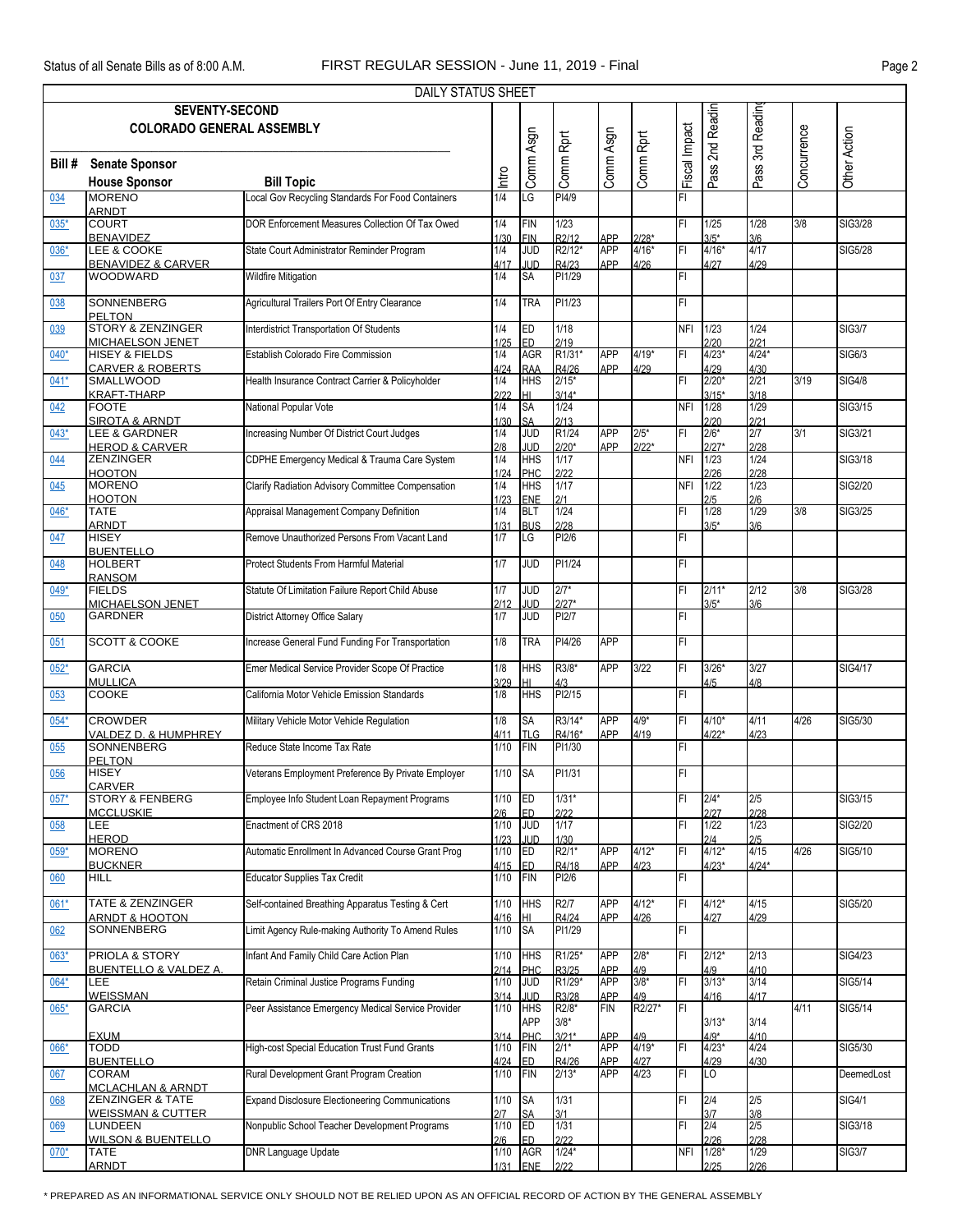|        |                                                            | DAILY STATUS SHEET                                  |                 |                          |                    |                   |                   |               |                    |                   |             |                             |
|--------|------------------------------------------------------------|-----------------------------------------------------|-----------------|--------------------------|--------------------|-------------------|-------------------|---------------|--------------------|-------------------|-------------|-----------------------------|
|        | <b>SEVENTY-SECOND</b>                                      |                                                     |                 |                          |                    |                   |                   |               | 2nd Readin         | 3rd Readin        |             |                             |
|        | <b>COLORADO GENERAL ASSEMBLY</b>                           |                                                     |                 |                          |                    |                   |                   | Fiscal Impact |                    |                   | Concurrence |                             |
|        |                                                            |                                                     |                 | Comm Asgn                | Comm Rprt          | Comm Asgn         | Comm Rprt         |               |                    |                   |             | Other Action                |
| Bill # | <b>Senate Sponsor</b><br><b>House Sponsor</b>              | <b>Bill Topic</b>                                   | Intro           |                          |                    |                   |                   |               | Pass <sup>'</sup>  | Pass <sup>?</sup> |             |                             |
| $071*$ | <b>FIELDS</b>                                              | Child Hearsay Exception                             | 1/10            | <b>JUD</b>               | $2/7*$             |                   |                   | F1            | $2/11*$            | 2/12              |             | SIG3/21                     |
|        | <b>ROBERTS</b>                                             |                                                     | 2/12            | <b>JUD</b>               | 2/27               |                   |                   |               | 3/1                | 3/4               |             |                             |
| 072    | <b>HOLBERT</b><br><b>RANSOM &amp; MELTON</b>               | Bill Of Rights Protected Person Under Guardianship  | 1/10            | <b>JUD</b>               | PI2/14             |                   |                   | FI            |                    |                   |             |                             |
| $073*$ | <b>GINAL</b>                                               | Statewide System Of Advance Medical Directives      | $1/10$          | <b>HHS</b>               | R2/7*              | <b>APP</b>        | $4/19*$           | IFI           | $4/23*$            | 4/24              |             | SIG5/14                     |
| 074    | <b>LANDGRAF &amp; ROBERTS</b><br><b>LUNDEEN</b>            | Support For Literacy Enrichment For Young Students  | 4/24<br>$1/10$  | HI.<br>ED                | R4/29<br>PI2/1     | APP<br><b>FIN</b> | 5/1               | IFL           | 5/1                | 5/2               |             |                             |
| 075    | <b>DONOVAN</b>                                             | Display Original Colorado Constitution In Capitol   | 1/10            | <b>SA</b>                | R <sub>2</sub> /7  | <b>APP</b>        | $4/19*$           | IFI           | LO07/01            |                   |             | DeemedLost                  |
| 076*   | <b>BUENTELLO</b><br><b>SCOTT</b>                           | <b>CDOT Consulting Engineer Contracts</b>           | 1/10            | $2/15*$                  |                    |                   |                   | IFI           | $2/20*$            | 2/21              | 3/26        | SIG4/12                     |
| $077*$ | RICH & VALDEZ D<br>PRIOLA & WILLIAMS A.                    | Electric Motor Vehicles Public Utility Services     | 2/22<br>1/11    | <b>TLG</b><br><b>BLT</b> | $3/21*$<br>$2/28*$ |                   |                   | FI            | $3/22*$<br>$3/5*$  | 3/25<br>3/8       | CC4/26      | CRAH4/30                    |
|        | <b>HANSEN</b>                                              |                                                     | 3/8             | <b>TLG</b>               | $4/10*$            |                   |                   |               | $4/17*$            | 4/18              |             | CRAS5/1<br>SIG5/31          |
| 078*   | <b>DONOVAN &amp; BRIDGES</b><br><b>HANSEN &amp; HEROD</b>  | Open Internet Customer Protections In Colorado      | 1/14<br>3/12    | <b>SA</b><br><b>SA</b>   | $2/28*$<br>3/28    |                   |                   | FI            | $3/5*$<br>4/3      | 3/6<br>4/4        |             | SIG5/17                     |
| $079*$ | <b>TODD &amp; PRIOLA</b><br><b>ESGAR &amp; LANDGRAF</b>    | <b>Electronic Prescribing Controlled Substances</b> | 1/14<br>2/8     | <b>BLT</b><br>PHC        | $2/5*$<br>$3/7*$   |                   |                   | FI            | $2/6*$<br>$3/12*$  | 2/7<br>3/15       | 3/20        | <b>SIG4/8</b>               |
| 080    | <b>ZENZINGER</b>                                           | <b>CDPHE Emergency Epidemic Preparedness</b>        | 1/14            | <b>HHS</b>               | 1/24               |                   |                   | NFI           | 1/28               | 1/29              |             | <b>SIG3/7</b>               |
| 081    | <b>ARNDT</b><br><b>ZENZINGER</b>                           | Repeal Cancer Drug Repository Act                   | 1/31<br>1/14    | ENE<br><b>HHS</b>        | 2/22<br>1/24       |                   |                   | <b>NFI</b>    | 2/25<br>1/28       | 2/26<br>1/29      |             | SIG3/15                     |
|        | <b>HOOTON</b>                                              |                                                     | 1/31            | PHC                      | 2122               |                   |                   |               | 2/26               | 2/28              |             |                             |
| 082    | <b>MORENO</b><br><b>MCKEAN</b>                             | Repeal Board Of Health Authority Over CDPHE Funds   | 1/14<br>1/31    | <b>HHS</b>               | 1/24<br>2/22       |                   |                   | <b>NFI</b>    | 1/28<br>2/25       | 1/29<br>2/26      |             | <b>SIG3/7</b>               |
| 083    | <b>ZENZINGER</b><br><b>MCKEAN</b>                          | <b>CDPHE Air Quality Control</b>                    | 1/14            | ENE<br>HHS<br><b>ENE</b> | 1/24<br>2/22       |                   |                   | <b>NFI</b>    | 1/28<br>2/25       | 1/29<br>2/26      |             | <b>SIG3/7</b>               |
| 084    | <b>GARDNER</b>                                             | Revised Uniform Law Remote Notarization             | 1/31<br>$1/16$  | <b>SA</b>                | PI1/31             |                   |                   | IFI           |                    |                   |             |                             |
| 085*   | DANIELSON & PETTERSEN                                      | Equal Pay For Equal Work Act                        | 1/17            | JUD                      | R2/21*             | <b>APP</b>        | 3/29              | IFI           | $4/3*$             | 4/4               | 4/30        | <b>SIG5/22</b>              |
|        | <b>BUCKNER &amp; GONZALES-</b><br><b>GUTIERREZ</b>         |                                                     | 4/4             | <b>BUS</b>               | R4/18*             | <b>APP</b>        | 4/23              |               | $4/26*$            | 4/27              | LOD         |                             |
| 086*   | LEE                                                        | <b>Update Business Entity Laws</b>                  | 1/17            | <b>JUD</b>               | R2/5*              | <b>APP</b>        | $3/8*$            | IFI           | $3/13*$            | 3/14              |             | SIG5/13                     |
| 087    | <b>BIRD</b><br><b>WOODWARD</b>                             | Students Subjected To A School Safety Incident      | 3/14<br>1/23    | <b>BUS</b><br><b>SA</b>  | 4/10<br>PI2/5      | APP               | 4/16              | IFI           | 4/18               | 4/19              |             |                             |
|        |                                                            |                                                     |                 |                          |                    |                   |                   |               |                    |                   |             |                             |
| 088*   | <b>GARDNER</b><br><b>TIPPER &amp; MCKEAN</b>               | Revised Uniform Unclaimed Property Act              | 1/23<br>2/28    | <b>BLT</b><br><b>BUS</b> | $2/21*$<br>$3/20*$ |                   |                   | IFI           | $2/27*$<br>$3/22*$ | $2/28*$<br>3/25   | 3/26        | SIG4/16                     |
| 089    | <b>WOODWARD</b>                                            | Exempt CDHE Regulation Profl Org Member Education   | 1/23            | <b>SA</b>                | PI2/5              |                   |                   | FI            |                    |                   |             |                             |
| 090*   | <b>SCOTT</b><br><b>GRAY</b>                                | Peer-to-peer Motor Vehicle Sharing Program          | 1/23<br>2/27    | <b>BLT</b><br><b>TLG</b> | $2/12*$<br>$3/28*$ | <b>APP</b>        | 4/9               | FI            | $2/25*$<br>$4/9*$  | 2/26<br>4/10      | CC4/11      | CRAH4/29<br><b>CRAS4/30</b> |
|        |                                                            |                                                     |                 |                          | $2/5*$             |                   |                   |               |                    | 2/7               |             | SIG5/31                     |
| $091*$ | <b>FIELDS &amp; COOKE</b><br><b>SINGER</b>                 | Support Peace Officers Involved In Use Of Force     | 1/23<br>2/8     | <b>SA</b><br><b>JUD</b>  | $3/8*$             |                   |                   | IFI           | $2/6*$<br>$4/2*$   | 4/4               | 4/8         | SIG4/23                     |
| 092    | <b>ZENZINGER &amp; COOKE</b><br><b>TIPPER &amp; LISTON</b> | Emissions Inspection Check Engine Light             | 1/23<br>2/14    | <b>TRA</b><br><b>ENE</b> | 2/6<br>PI3/15      |                   |                   | FI            | 2/11               | 2/12              |             |                             |
| 093    | <b>MARBLE</b>                                              | Firearms Rights Of Medical Marijuana Users          | 1/23            | <b>SA</b>                | PI2/7              |                   |                   | FI            |                    |                   |             |                             |
| 094    | <b>BUENTELLO</b><br><b>LUNDEEN &amp; TODD</b>              | <b>Extend School Finance Interim Committee</b>      | 1/23            | ED                       | R1/31              | <b>APP</b>        | 3/8               | F             | 3/13               | 3/14              |             | SIG5/13                     |
|        | <b>GARNETT</b>                                             |                                                     | 3/14            | ED                       | R3/22              | LC                | R4/18             |               |                    |                   |             |                             |
| 095    | TODD & HOLBERT                                             | Five-year Review Of Higher Ed Funding Formula       | 1/23            | APP<br>ED                | 4/23<br>2/8        |                   |                   | IFI           | 4/23<br>2/12       | 4/24<br>2/13      |             | <b>SIG4/4</b>               |
|        | <b>HANSEN &amp; MCKEAN</b><br><b>DONOVAN</b>               | Collect Long-term Climate Change Data               | 2/14            | <b>ED</b>                | 3/8<br>R3/22*      | APP<br><b>APP</b> | 3/15              |               | 3/18               | 3/19<br>4/22      |             |                             |
| $096*$ | <b>HANSEN</b>                                              |                                                     | 1/23<br>4/24    | <b>TRA</b><br><b>SA</b>  | R4/26*             | <b>APP</b>        | $4/16*$<br>$5/1*$ | FI            | $4/18*$<br>$5/1*$  | $5/3*$            | 5/3         | SIG5/30                     |
| 097*   | <b>STORY &amp; CORAM</b><br><b>MCCLUSKIE &amp; SOPER</b>   | Area Technical College Grant Program                | 1/23<br>2/28    | <b>ED</b><br>ED          | $2/22*$<br>3/14    | APP               | 3/27              | IFI           | $2/26*$<br>3/28    | 2/27<br>3/29      |             | SIG4/16                     |
| 098    | <b>CROWDER</b>                                             | Cost-based Reimbursement For Rural Hospitals        | 1/23            | FIN                      | PI2/13             | <b>APP</b>        |                   | N/A           |                    |                   |             |                             |
| 099*   | <b>TODD</b>                                                | Revised Uniform Athlete Agents Act 2015             | 1/23            | BLT<br><b>APP</b>        | R2/7*              | <b>FIN</b>        | R2/20*            | FL            |                    |                   | 4/26        | V5/31                       |
|        | <b>TIPPER</b>                                              |                                                     | 3/14            | <b>BUS</b>               | $3/8*$<br>R4/10*   | <b>FIN</b>        | R4/18             |               | $3/13*$            | 3/14              |             |                             |
| $100*$ | <b>GARDNER</b>                                             | Unauthorized Disclosure Of Intimate Images Act      | 1/23            | <b>ADD</b><br><b>SA</b>  | 1/23<br>$2/7*$     |                   |                   | FI            | $2/11*$            | 2/12              | 3/20        | <b>SIG4/8</b>               |
| 101    | <b>TIPPER</b><br>LUNDEEN                                   | Prerequisites For Construction Of Managed Lanes     | 2/12<br>1/23    | <b>JUD</b><br><b>TRA</b> | $3/6*$<br>PI2/27   |                   |                   | FL            | $3/12*$            | 3/15              |             |                             |
| $102*$ | <b>CARVER</b><br><b>ZENZINGER</b>                          | Innovation Sch Operating As A Community Sch         | 1/23            | ED                       | 2/8                |                   |                   | NFI           | 2/12               | 2/13              | 3/19        | <b>SIG4/8</b>               |
| $103*$ | <b>TITONE</b><br><b>WILLIAMS A. &amp; TATE</b>             | <b>Legalizing Minors' Businesses</b>                | 2/15 ED<br>1/23 | <b>BLT</b>               | $3/14*$<br>2/12    |                   |                   | FI            | $3/15*$<br>$2/14*$ | 3/18<br>2/15      |             | <b>SIG4/1</b>               |
|        | <b>COLEMAN &amp; CARVER</b>                                |                                                     | 2/15            | <b>BUS</b>               | 3/7                |                   |                   |               | 3/8                | 3/11              |             |                             |
| $104*$ | <b>HOLBERT &amp; FOOTE</b><br><b>BAISLEY &amp; GRAY</b>    | Elimination Of Duplicate Regul Of Sch Bldg          | 1/23<br>4/15 ED | <b>SA</b>                | R3/21*<br>4/18     | <b>APP</b>        | 4/12              | İΕΙ           | $4/12*$<br>$4/26*$ | 4/15<br>$4/27*$   | 4/30        | <b>SIG5/31</b>              |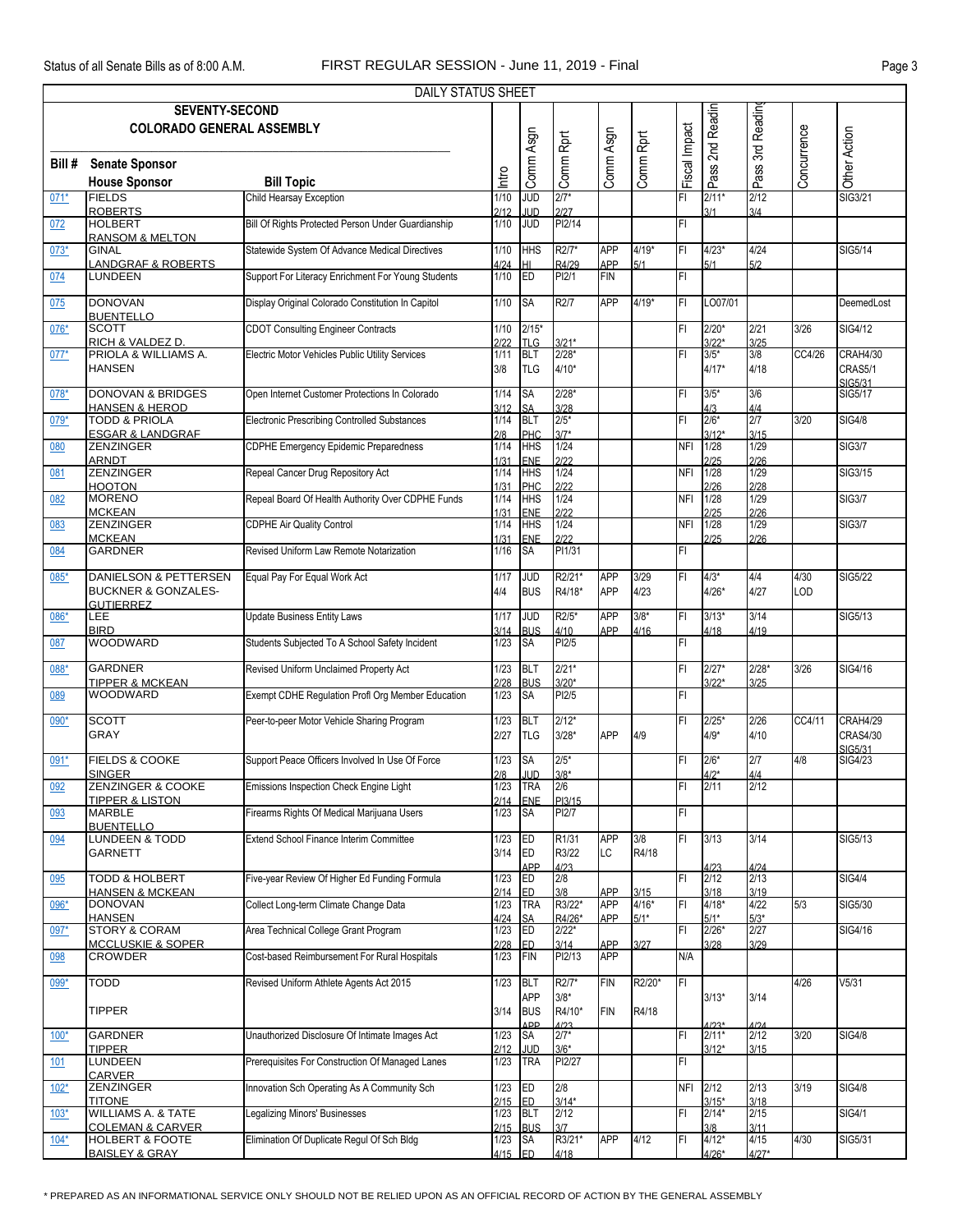|            |                                                                             | DAILY STATUS SHEET                                |                      |                                        |                    |                   |                    |               |                          |                          |             |                                           |
|------------|-----------------------------------------------------------------------------|---------------------------------------------------|----------------------|----------------------------------------|--------------------|-------------------|--------------------|---------------|--------------------------|--------------------------|-------------|-------------------------------------------|
|            | <b>SEVENTY-SECOND</b><br><b>COLORADO GENERAL ASSEMBLY</b>                   |                                                   |                      |                                        |                    |                   |                    |               | 2nd Readin               | 3rd Reading              |             |                                           |
| Bill #     | <b>Senate Sponsor</b><br><b>House Sponsor</b>                               | <b>Bill Topic</b>                                 | Intro                | Comm Asgn                              | Comm Rprt          | Comm Asgn         | Comm Rprt          | Fiscal Impact | Pass'                    | Pass <sup>?</sup>        | Concurrence | Other Action                              |
| 105        | <b>RODRIGUEZ</b>                                                            | Colorado Uniform Directed Trust Act               | 1/23                 | <b>FIN</b>                             | 2/6<br>3/1         |                   |                    | FI            | 2/8<br>3/7               | 2/11                     |             | <b>SIG3/28</b>                            |
| $106*$     | <b>TIPPER</b><br><b>COOKE &amp; ZENZINGER</b><br><b>TIPPER &amp; LARSON</b> | Withdraw Peace Officers Local Gov Retirement Plan | 2112<br>1/25<br>2/19 | <b>FIN</b><br><b>FIN</b><br><b>TLG</b> | $2/13*$<br>$3/14*$ |                   |                    | FI            | $2/15*$<br>$3/19*$       | 3/8<br>2/19<br>3/20      | CC3/21      | CRAH4/5<br>CRAS4/9                        |
| $107*$     | <b>DONOVAN</b>                                                              | Broadband Infrastructure Installation             | 1/29                 | BLT                                    | $4/15*$            | LG                | 4/16               | FI            | $4/23*$                  | 4/24                     | 4/30        | <b>SIG5/6</b><br><b>SRC4/24</b><br>SIG6/3 |
| $108*$     | <b>ROBERTS</b><br><b>LEE &amp; GARDNER</b>                                  | Juvenile Justice Reform                           | 4/24<br>1/29         | <b>RAA</b><br><b>JUD</b>               | $4/26*$<br>R2/28*  | <b>APP</b>        | R4/16*             | IFI           | $4/27*$                  | 4/29                     | 5/1         | <b>SIG5/28</b>                            |
|            | <b>MICHAELSON JENET &amp;</b><br><b>SOPER</b>                               |                                                   | 4/24                 | LC<br><b>JUD</b>                       | 4/18<br>R4/26*     | <b>APP</b>        | 4/29               |               | $4/23*$<br>$4/29*$       | 4/24<br>$4/30*$          |             |                                           |
| 109        | <b>FENBERG</b><br><b>GARNETT</b>                                            | Adjust Damages Limitations For Inflation          | 1/31<br>2/19         | <b>JUD</b><br><b>JUD</b>               | 2/12<br>3/15       |                   |                    | FI            | 2/14<br>3/19             | 2/19<br>3/20             |             | <b>SIG4/8</b>                             |
| 110        | <b>CROWDER</b><br><b>PELTON</b>                                             | Licensing Regulation Ambulatory Surgical Centers  | 1/31                 | <b>SA</b>                              | PI2/12             |                   |                    | FI            |                          |                          |             |                                           |
| $111*$     | <b>MORENO</b><br><b>ESGAR</b>                                               | Suppl Approp Dept Corrections                     | 2/4<br>2/8           | <b>APP</b><br><b>APP</b>               | 2/5<br>2/12        |                   |                    | N/A           | 2/6<br>$2/14*$           | 2/7<br>2/15              | 2/27        | SIG3/14                                   |
| 112        | <b>MORENO</b><br><b>ESGAR</b>                                               | Suppl Approp Dept Governor, Lt. Gov, OSPB         | 2/4<br>2/8           | <b>APP</b><br><b>APP</b>               | 2/5<br>2/12        |                   |                    | N/A           | 2/6<br>2/14              | 2/7<br>2/15              |             | <b>SIG2/28</b>                            |
| $113*$     | <b>MORENO</b><br><b>ESGAR</b>                                               | Suppl Approp Dept Health Care Policy & Fin        | 2/4<br>2/8           | <b>APP</b><br>APP                      | 2/5<br>$2/12*$     |                   |                    | N/A           | 2/6<br>$2/14*$           | $\overline{2/7}$<br>2/15 | 2/27        | SIG3/14                                   |
| 114        | <b>MORENO</b><br><b>ESGAR</b>                                               | Suppl Approp Dept Human Services                  | 2/4<br>2/8           | <b>APP</b>                             | 2/5<br>2/12        |                   |                    | N/A           | 2/6<br>2/14              | 2/7<br>2/15              |             | <b>SIG2/28</b>                            |
| <b>115</b> | <b>MORENO</b>                                                               | Suppl Approp Dept Judicial                        | 2/4                  | <b>APP</b><br><b>APP</b>               | 2/5<br>2/12        |                   |                    | N/A           | 2/6                      | 2/7                      |             | <b>SIG2/28</b>                            |
| <u>116</u> | <b>ESGAR</b><br><b>MORENO</b>                                               | Suppl Approp Dept Law                             | 2/8<br>2/4           | <b>APP</b><br><b>APP</b>               | 2/5                |                   |                    | N/A           | 2/14<br>$\overline{2/6}$ | 2/15<br>2/7              |             | <b>SIG2/28</b>                            |
| 117        | <b>ESGAR</b><br><b>MORENO</b>                                               | Suppl Approp Dept Local Affairs                   | 2/8<br>2/4           | <b>APP</b><br><b>APP</b>               | 2/12<br>2/5        |                   |                    | N/A           | 2/14<br>2/6              | 2/15<br>2/7              |             | <b>SIG2/28</b>                            |
| 118        | <b>ESGAR</b><br><b>MORENO</b>                                               | Suppl Approp Dept Military Affairs                | 2/8<br>2/4           | <b>APP</b><br><b>APP</b>               | 2/12<br>2/5        |                   |                    | N/A           | 2/14<br>2/6              | 2/15<br>$\overline{2/7}$ |             | <b>SIG2/28</b>                            |
| 119        | <b>ESGAR</b><br><b>MORENO</b>                                               | Suppl Approp Dept Personnel                       | 2/8<br>2/4           | <b>APP</b><br><b>APP</b>               | 2/12<br>2/5        |                   |                    | N/A           | 2/14<br>2/6              | 2/15<br>2/7              |             | <b>SIG2/28</b>                            |
| 120        | <b>ESGAR</b><br><b>MORENO</b>                                               | Suppl Approp Dept Public Health & Environment     | 2/8<br>2/4           | <b>APP</b><br><b>APP</b>               | 2/12<br>2/5        |                   |                    | N/A           | 2/14<br>2/6              | 2/15<br>2/7              |             | <b>SIG2/28</b>                            |
| 121        | <b>ESGAR</b><br><b>MORENO</b>                                               | Suppl Approp Dept Safety                          | 2/8<br>2/4           | <b>APP</b><br><b>APP</b>               | 2/12<br>2/5        |                   |                    | N/A           | 2/14<br>2/6              | 2/15<br>2/7              |             | <b>SIG2/28</b>                            |
| 122        | <b>ESGAR</b><br><b>MORENO</b>                                               | Suppl Approp Dept Regulatory Agencies             | 2/8<br>2/4           | APP<br><b>APP</b>                      | 2/12<br>2/5        |                   |                    | N/A           | 2114<br>2/6              | 2/15<br>2/7              |             | <b>SIG2/28</b>                            |
| 123        | <b>ESGAR</b><br><b>MORENO</b>                                               | Suppl Approp Dept Revenue                         | 2/8<br>2/4           | <b>APP</b><br><b>APP</b>               | 2/12<br>2/5        |                   |                    | N/A           | 2/14<br>2/6              | 2/15<br>2/7              |             | <b>SIG2/28</b>                            |
| 124        | <b>ESGAR</b><br><b>MORENO</b>                                               | Suppl Approp Dept State                           | 2/8<br>2/4           | <b>APP</b><br><b>APP</b>               | 2/12<br>2/5        |                   |                    | N/A           | 2/14<br>2/6              | 2/15<br>2/7              |             | <b>SIG2/28</b>                            |
| 125        | <b>ESGAR</b><br><b>MORENO</b>                                               | Suppl Approp Dept Transportation                  | 2/8<br>2/4           | <b>APP</b><br><b>APP</b>               | 2/12<br>2/5        |                   |                    | N/A           | 2/14<br>2/6              | 2/15<br>2/7              |             | <b>SIG2/28</b>                            |
| 126        | <b>ESGAR</b><br><b>MORENO</b>                                               | Suppl Approp Dept Treasury                        | 2/8<br>2/4           | <b>APP</b><br><b>APP</b>               | 2/12<br>2/5        |                   |                    | N/A           | 2/14<br>2/6              | 2/15<br>2/7              |             | <b>SIG2/28</b>                            |
| 127        | <b>ESGAR</b><br><b>MORENO</b>                                               | Suppl Approp Capital Construction                 | 2/8<br>2/4           | <b>APP</b><br><b>APP</b>               | 2/12<br>2/5        |                   |                    | N/A           | 2/14<br>2/6              | 2/15<br>2/7              |             | <b>SIG2/28</b>                            |
| $128*$     | <b>ESGAR</b><br><b>MORENO &amp; TODD</b>                                    | School Finance Mid-year Adjustments               | 2/8<br>2/4           | <b>APP</b><br>APP                      | 2/12<br>2/5        |                   |                    | FI            | 2/14<br>2/6              | 2/15<br>2/7              | CC2/27      | CRAH3/6                                   |
|            | <b>ESGAR &amp; MCLACHLAN</b>                                                |                                                   | $2/8$                | APP                                    | 2/12               |                   |                    |               | $2/14*$                  | 2/15                     |             | CRAS3/8<br><b>SIG3/28</b>                 |
| $129*$     | <b>STORY</b><br><b>FROELICH</b>                                             | Regulation Of Online Schools                      | 2/4<br>3/15          | ED<br><b>IED</b>                       | $3/8*$<br>3/22     |                   |                    | FI            | $3/14*$<br>3/25          | 3/15<br>3/26             |             | <b>SIG4/10</b>                            |
| 130        | <b>GARDNER</b><br><b>RICH &amp; LARSON</b>                                  | Sales Tax Administration                          | 2/4                  | FIN                                    | PI2/19             |                   |                    | FI            |                          |                          |             |                                           |
| 131        | WOODWARD<br><b>VAN WINKLE &amp; ARNDT</b>                                   | Exempt Certain Bus From Destination Sourcing Rule | 2/4                  | FIN                                    | PI2/20             |                   |                    | FI            |                          |                          |             |                                           |
| <u>132</u> | <b>GARDNER</b><br><b>CARVER</b>                                             | Senior Property Tax Exemption Medical Necessity   | 2/4                  | FIN                                    | PI4/30             |                   |                    | FI            |                          |                          |             |                                           |
| $133*$     | <b>GINAL &amp; TODD</b>                                                     | Require License Practice Genetic Counseling       | 2/5                  | <b>HHS</b><br>APP                      | R2/22*<br>$3/22*$  | <b>FIN</b>        | R3/6               | FI            | $3/26*$                  | 3/27                     |             | V5/31                                     |
|            | <b>MICHAELSON JENET &amp;</b>                                               |                                                   | 3/29                 | PHC                                    | R4/11              | <b>FIN</b>        | R4/17              |               |                          |                          |             |                                           |
| <u>134</u> | <b>BUCKNER</b><br><b>FIELDS &amp; TATE</b>                                  | Out-of-network Health Care Disclosures & Charges  | 2/7                  | ΔDD<br><b>HHS</b>                      | 1/10<br>PI4/26     |                   |                    | FI            | 123                      | A12A                     |             |                                           |
| $135*$     | <b>SOPER</b><br>WILLIAMS A. & RODRIGUEZ                                     | <b>State Procurement Disparity Study</b>          | 2/8                  | <b>BLT</b>                             | R2/26*             | <b>APP</b>        | $4/12*$            | İΕΙ           | $4/12*$                  | 4/15                     | 4/30        | SIG5/31                                   |
| $136*$     | <b>BUCKNER &amp; BUENTELLO</b><br>LEE                                       | Expand Div Youth Services Pilot Program           | 4/15<br>2/11         | <b>JUD</b><br><b>ADD</b>               | R4/18<br>R3/14*    | APP<br>APP        | $4/23*$<br>$4/16*$ | IF۱           | $4/27*$<br>$4/18*$       | 4/29<br>4/19             | 4/30        | SIG5/20                                   |
| $137*$     | <b>GONZALES-GUTIERREZ</b><br><b>TODD &amp; CROWDER</b>                      | Extend The Colorado Student Leaders Institute     | 4/19<br>2/12         | <b>JUD</b><br>ED                       | R4/23<br>R2/21     | APP<br><b>FIN</b> | $4/26*$<br>R3/6    | IFI.          | $4/27*$                  | 4/29                     | 4/26        | SIG5/10                                   |
|            | <b>HANSEN &amp; WILSON</b>                                                  |                                                   | 3/29                 | <b>APP</b><br>ED                       | $3/22*$<br>R4/10*  | <b>FIN</b>        | R4/17              |               | $3/26*$                  | 3/27                     |             |                                           |
|            |                                                                             |                                                   |                      | ΔDD                                    | A/10               |                   |                    |               | $4/22*$                  | <b>A123</b>              |             |                                           |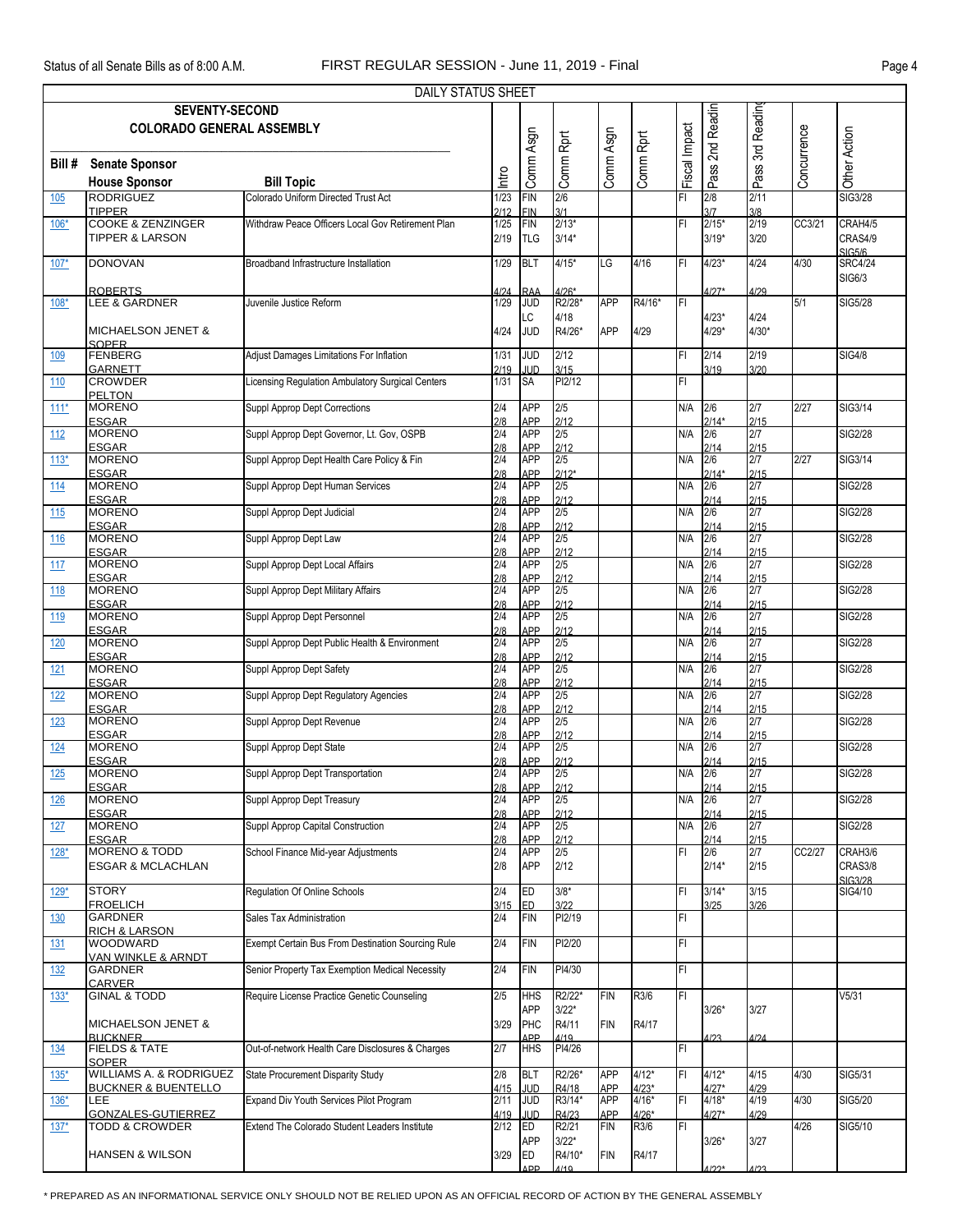|            |                                                                | DAILY STATUS SHEET                                        |              |                                 |                       |                          |                 |                         |                            |                      |              |                |
|------------|----------------------------------------------------------------|-----------------------------------------------------------|--------------|---------------------------------|-----------------------|--------------------------|-----------------|-------------------------|----------------------------|----------------------|--------------|----------------|
|            | <b>SEVENTY-SECOND</b><br><b>COLORADO GENERAL ASSEMBLY</b>      |                                                           |              |                                 |                       |                          |                 |                         | 2nd Readin                 | 3rd Reading          |              |                |
| Bill #     | <b>Senate Sponsor</b><br><b>House Sponsor</b>                  | <b>Bill Topic</b>                                         | Intro        | Comm Asgn                       | Comm Rprt             | Comm Asgn                | Comm Rprt       | Fiscal Impact           | Pass:                      | Pass <sup>:</sup>    | AConcurrence | Other Action   |
| $138*$     | <b>WINTER &amp; PRIOLA</b>                                     | Bond Regmnts For Public Projects Using Private Fin        | 2/12         | <b>FIN</b>                      | $3/1*$                |                          |                 | FI                      | $3/5*$                     | 3/6                  |              | SIG4/16        |
| $139*$     | <b>BIRD</b><br>CORAM & MORENO                                  | More CO Road & Community Safety Act Offices               | 3/8<br>2/12  | <b>FIN</b><br><b>FIN</b>        | $3/22*$<br>R3/1*      | <b>APP</b>               | $3/8*$          | FI                      | $3/28*$<br>$3/13*$         | 3/29<br>$3/14$       |              | <b>SIG5/28</b> |
| 140        | <b>GALINDO &amp; SINGER</b><br><b>TATE</b>                     | Income Gain On Transactions Using Virtual Currency        | 3/14<br>2/13 | <b>TLG</b><br><b>FIN</b>        | R4/4<br>PI2/27        | APP                      | 4/9             | FI                      | 4/10                       | 4/11                 |              |                |
| $141*$     | <b>DONOVAN</b>                                                 | <b>Entertainment Districts Counties Optional Premises</b> | 2/15         | LG                              | $3/6*$                |                          |                 | FI                      | $3/8*$                     | 3/11                 |              | <b>SIG5/17</b> |
| $142*$     | <b>ROBERTS</b><br><b>DONOVAN</b>                               | Hard Cider Exemption Wine Industry Development Act        | 3/12<br>2/15 | <b>TLG</b><br><b>BLT</b>        | 3/27<br>R3/7*         | <b>APP</b>               | $4/12*$         | FI                      | 3/29<br>$4/12*$            | 4/1<br>4/15          |              | <b>SIG6/3</b>  |
| $143*$     | <b>MCCLUSKIE</b><br><b>GONZALES &amp; LEE</b>                  | Parole Changes                                            | 4/16<br>2/15 | <b>BUS</b><br><b>JUD</b>        | R4/24<br>R3/21*       | <b>APP</b><br><b>APP</b> | 4/26<br>$4/12*$ | FI                      | 4/27<br>$4/12*$            | 4/29<br>4/15         | 4/30         | <b>SIG5/28</b> |
| $144*$     | <b>HEROD</b><br><b>ZENZINGER</b>                               | Motorcyclists & Malfunctioning Traffic Signals            | 4/15<br>2/19 | JUD<br><b>TRA</b>               | R4/18*<br>$3/20*$     | APP                      | $4/26*$         | FI                      | $4/27*$<br>$3/22*$         | 4/29<br>3/25         | 4/10         | <b>SIG4/23</b> |
|            | <b>ROBERTS</b><br><b>TODD</b>                                  | Sunset Continue Dialysis Clinic & Technician Regul        | 3/25<br>2/21 | <b>TLG</b>                      | 4/4<br>R3/7           | <b>FIN</b>               |                 |                         | 4/8                        | $4/9*$               |              | <b>SIG5/20</b> |
| 145        |                                                                |                                                           |              | <b>HHS</b><br><b>APP</b>        | 4/9                   |                          | R3/21           | FI                      | 4/10                       | 4/11                 |              |                |
|            | VALDEZ A.<br><b>PETTERSEN</b>                                  |                                                           | 4/11<br>2/21 | <b>BUS</b><br>ΔDD<br><b>HHS</b> | R4/17<br>1123<br>R3/7 | <b>FIN</b><br><b>FIN</b> | R4/22<br>R3/27* | İΕΙ                     | 1/20                       | 4/30                 |              | <b>SIG5/28</b> |
| $146*$     |                                                                | Sunset Home Care Agencies                                 |              | <b>APP</b>                      | 4/9                   |                          |                 |                         | $4/10*$                    | 4/11                 |              |                |
|            | <b>KENNEDY</b>                                                 |                                                           | 4/11         | <b>SA</b><br>ΔDD                | R4/23<br>A126         | <b>FIN</b>               | R4/24           |                         | 1/27                       | A/2Q                 |              |                |
| 147        | <b>HISEY &amp; SONNENBERG</b><br>VALDEZ D. & CATLIN            | Sunset Seed Potato Grower Regulation                      | 2/21<br>3/14 | <b>AGR</b><br><b>RAA</b>        | 3/7<br>3/22           |                          |                 | FI                      | 3/11<br>3/25               | 3/13<br>3/26         |              | SIG4/12        |
| 148        | <b>HISEY &amp; SONNENBERG</b><br><b>VALDEZ D. &amp; CATLIN</b> | Sunset Process Seed Potato Advisory Committee             | 2/21<br>3/14 | <b>AGR</b><br><b>RAA</b>        | 3/7<br>3/22           |                          |                 | FI                      | 3/11<br>3/25               | 3/13<br>3/28         |              | SIG4/12        |
| $149*$     | <b>GARCIA &amp; MARBLE</b><br><b>FROELICH</b>                  | Sunset Human Trafficking Council                          | 2/21<br>4/17 | SA<br>SA                        | R3/21*<br>R4/23*      | <b>APP</b><br><b>APP</b> | 4/16<br>4/25    | FI                      | $4/16*$<br>$4/27*$         | 4/17<br>4/29         | 4/30         | <b>SIG5/20</b> |
| $150*$     | <b>DONOVAN &amp; SONNENBERG</b>                                | <b>Sunset Public Livestock Markets</b>                    | 2/21         | <b>AGR</b><br><b>APP</b>        | R3/21*<br>4/12        | <b>FIN</b>               | R4/5            | FI                      | $4/12*$                    | 4/15                 |              | SIG5/20        |
|            | <b>BUENTELLO &amp; PELTON</b>                                  |                                                           | 4/15         | <b>BUS</b><br>ΔDD               | R4/24<br>1/20         | <b>FIN</b>               | R4/27           |                         | 5/1                        | 5/2                  |              |                |
| 151        | <b>BRIDGES</b><br><b>EXUM</b>                                  | Sunset Emergency Planning Subcommittee                    | 2/21<br>3/12 | LG<br><b>RAA</b>                | 3/6<br>3/19           |                          |                 | FI                      | 3/8<br>3/21                | 3/11<br>3/22         |              | SIG4/12        |
| 152        | WILLIAMS A.<br><b>DURAN &amp; ARNDT</b>                        | Sunset Public Safety Communications Subcommittee          | 2/21<br>3/12 | LG<br><b>RAA</b>                | 3/6<br>3/19           |                          |                 | FI                      | 3/8<br>3/21                | 3/11<br>3/22         |              | <b>SIG4/12</b> |
| $153*$     | <b>FIELDS</b>                                                  | Sunset Podiatry Board                                     | 2/21         | <b>HHS</b><br><b>APP</b>        | R3/21*<br>4/12        | <b>FIN</b>               | R4/3            | FI                      | $4/12*$                    |                      |              | SIG5/30        |
|            | <b>KIPP &amp; TITONE</b>                                       |                                                           | 4/15         | Iнг                             | R4/22                 | <b>FIN</b>               | R4/24           |                         |                            | 4/15                 |              |                |
| 154        | <b>COURT</b>                                                   | Sunset License Regulate Psychiatric Technicians           | 2/21         | ΔPP<br><b>SA</b>                | ۱۱۵۵<br>R3/5          | <b>APP</b>               | 3/22            | FI                      | A197<br>3/26               | 1129<br>3/28         |              | SIG5/13        |
|            | <b>SIROTA</b>                                                  |                                                           | 3/29         | <b>SA</b><br>APP                | R4/12<br>4/19         | <b>FIN</b>               | R4/17           |                         | 4/22                       | 4/23                 |              |                |
| $155*$     | <b>WILLIAMS A. &amp; PRIOLA</b>                                | Sunset Accountancy Board                                  | 2/21         | <b>BLT</b><br><b>APP</b>        | R3/14*<br>4/9         | <b>FIN</b>               | R3/27           | FL                      | $4/10*$                    | 4/11                 | 4/26         | <b>SIG5/20</b> |
|            | <b>KRAFT-THARP &amp; SNYDER</b>                                |                                                           | 4/11         | <b>BUS</b><br>ΔDΡ               | R4/17*                | <b>FIN</b>               | R4/22           |                         | 1/23*                      | 1/21                 |              |                |
| $156*$     | <b>RODRIGUEZ</b>                                               | Sunset State Electrical Board                             | 2/21         | <b>BLT</b><br><b>APP</b>        | R3/21*<br>4/16        | <b>FIN</b>               | R4/12*          | FL                      | $4/18*$                    | 4/22                 | 5/1          | SIG5/29        |
|            | <b>SULLIVAN</b>                                                |                                                           | 4/22         | <b>BUS</b><br>ΔDD               | R4/24*<br>1/29        | <b>FIN</b>               | R4/27*          |                         | $1/20*$                    | <b>A/30</b>          |              |                |
| 157        | <b>WINTER</b>                                                  | Sunset Fire Suppression Registration & Inspection         | 2/21         | LG<br><b>APP</b>                | R3/21<br>4/12         | <b>FIN</b>               | R4/3            | FI.                     | 4/12                       | 4/15                 |              | SIG5/23        |
|            | <b>CUTTER</b>                                                  |                                                           | 4/15         | <b>BUS</b><br><b>ADD</b>        | R4/24<br>1/29         | <b>FIN</b>               | R4/26           |                         | 1/20                       | $\Delta/30$          |              |                |
| $158*$     | <b>GINAL</b><br><b>FROELICH</b>                                | Sunset Pet Animal Care & Facilities Act                   | 2/21<br>4/24 | LG<br><b>RAA</b>                | R3/6*<br>R4/26        | <b>APP</b><br><b>APP</b> | $4/19*$<br>4/29 | FI                      | $4/23*$<br>4/29            | 4/24<br>4/30         |              | SIG5/31        |
| <u>159</u> | <b>BRIDGES &amp; DONOVAN</b>                                   | Sunset Passenger Tramway Safety Board                     | 2/21         | LG<br><b>APP</b>                | R3/15<br>4/9          | <b>FIN</b>               | R3/27           | $\overline{\mathbb{F}}$ | 4/10                       | 4/11                 |              | <b>SIG5/17</b> |
|            | <b>MCCLUSKIE</b>                                               |                                                           | 4/12         | <b>TLG</b>                      | R4/16                 | <b>FIN</b>               | R4/22           |                         |                            |                      |              |                |
| $160*$     | <b>WINTER</b>                                                  | <b>Sunset River Outfitters Licensing</b>                  | 2/21         | <b>ADD</b><br><b>AGR</b>        | 1/23<br>R3/7*         | <b>FIN</b>               | R3/20           | F                       | 124                        | A/26                 |              | SIG6/3         |
|            | <b>MCCLUSKIE</b>                                               |                                                           | 4/12         | <b>APP</b><br><b>TLG</b>        | 4/9<br>R4/16          | <b>FIN</b>               | R4/22           |                         | $4/11*$                    | 4/12                 |              |                |
| $161*$     | <b>BRIDGES &amp; STORY</b><br><b>KIPP</b>                      | Sunset Council For Parent Involvement In Education        | 2/21<br>4/15 | <b>ADD</b><br>ED<br><b>ED</b>   | 1/23<br>R3/8<br>R4/18 | <b>APP</b><br>APP        | $4/12*$<br>4/23 | FI                      | 1/24<br>$4/12*$<br>$4/24*$ | A126<br>4/15<br>4/26 | 4/27         | SIG5/20        |
| 162        | <b>CORAM</b>                                                   | Sunset River Outfitter Advisory Committee                 | 2/21         | <b>AGR</b>                      | R3/7                  | <b>APP</b>               | 3/22            | FI.                     | 3/26                       | 3/27                 |              | <b>SIG5/17</b> |
| $163*$     | <b>MCCLUSKIE</b><br><b>MARBLE</b>                              | Sunset Cold Case Task Force                               | 3/29<br>2/21 | <b>RAA</b><br><b>JUD</b>        | R4/12<br>R3/19        | APP<br><b>APP</b>        | 4/16<br>4/9     |                         | 4/18<br>$4/11*$            | 4/19<br>4/12         |              | <b>SIG5/20</b> |
| $164*$     | <b>GALINDO</b><br><b>TODD &amp; CROWDER</b>                    | Sunset In-home Support Services Program                   | 4/12<br>2/21 | <b>JUD</b><br><b>HHS</b>        | R4/18<br>R3/7*        | <b>APP</b><br><b>APP</b> | 4/23<br>3/22    | FI                      | 4/24<br>$3/26*$            | 4/26<br>3/27         |              | <b>SIG5/3</b>  |
| $165*$     | <b>MULLICA</b><br><b>RODRIGUEZ</b>                             | Increase Parole Board Membership                          | 3/29<br>2/21 | PHC<br><b>JUD</b>               | R4/15<br>R3/26        | APP<br><b>APP</b>        | 4/19<br>$4/16*$ | İΕΙ                     | 4/22<br>$4/18*$            | 4/23<br>4/19         |              | <b>SIG5/20</b> |
|            | <b>HANSEN &amp; RANSOM</b>                                     |                                                           |              | 4/19 JUD                        | R4/23                 | <b>APP</b>               | 4/25            |                         | 4/27                       | 4/29                 |              |                |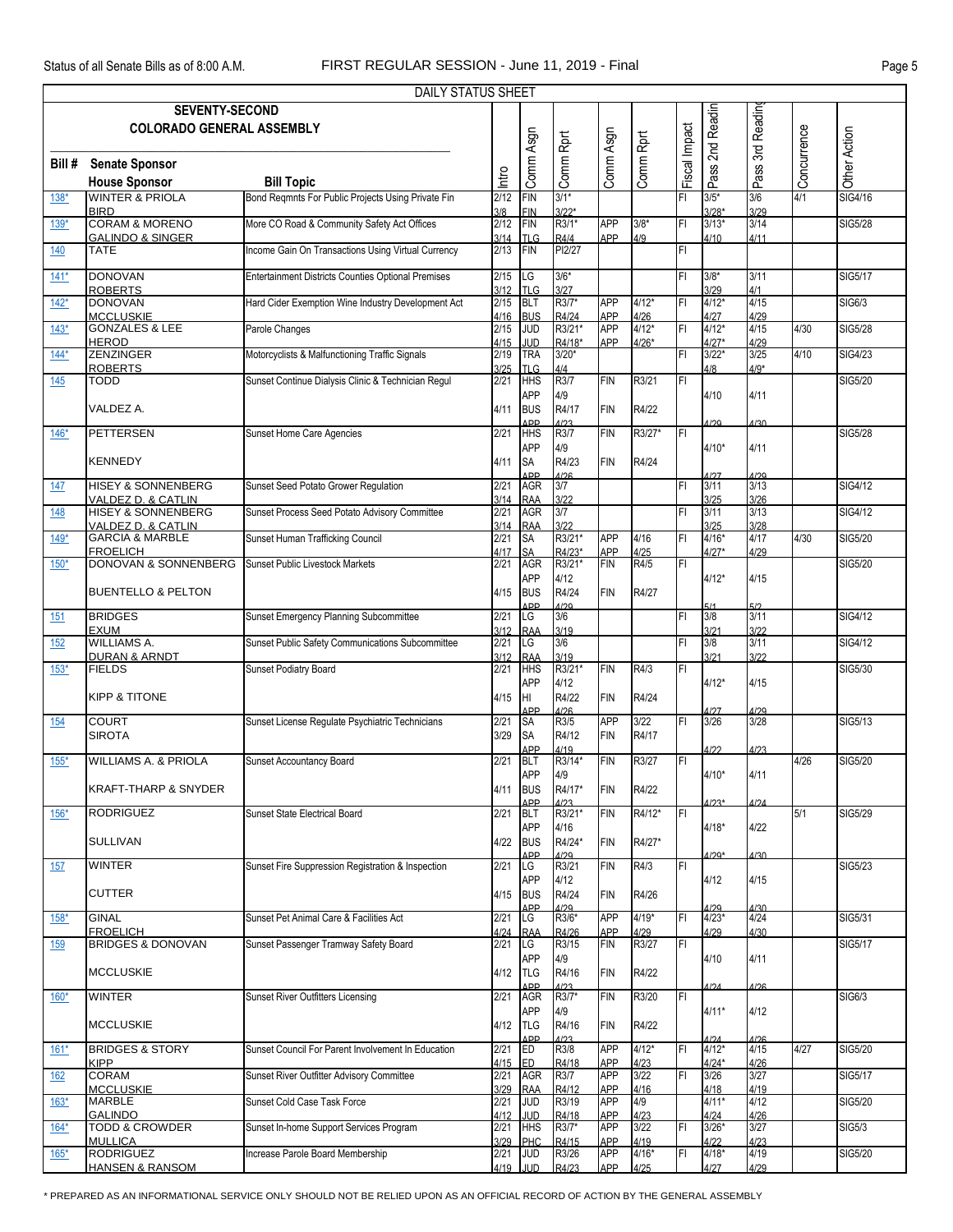|            |                                                                   | DAILY STATUS SHEET                                                   |              |                               |                       |                          |                    |               |                    |                 |             |                                |
|------------|-------------------------------------------------------------------|----------------------------------------------------------------------|--------------|-------------------------------|-----------------------|--------------------------|--------------------|---------------|--------------------|-----------------|-------------|--------------------------------|
|            | <b>SEVENTY-SECOND</b>                                             |                                                                      |              |                               |                       |                          |                    |               | 2nd Readin         | 3rd Readin      |             |                                |
|            | <b>COLORADO GENERAL ASSEMBLY</b>                                  |                                                                      |              |                               |                       |                          |                    | Fiscal Impact |                    |                 |             |                                |
|            |                                                                   |                                                                      |              |                               |                       |                          |                    |               |                    |                 |             |                                |
| Bill #     | <b>Senate Sponsor</b>                                             |                                                                      | ntro         | Comm Asgn                     | Comm Rprt             | Comm Asgn                | Comm Rprt          |               | Pass <sup>'</sup>  | Pass:           | Concurrence | Other Action                   |
| 166*       | <b>House Sponsor</b><br><b>FIELDS &amp; GARDNER</b>               | <b>Bill Topic</b><br>POST Board Revoke Cert For Untruthful Statement | 2/21         | <b>JUD</b>                    | R3/14*                | <b>APP</b>               | $3/29*$            | FI            | $4/2*$             | 4/3             |             | <b>SIG5/22</b>                 |
|            | <b>ROBERTS</b>                                                    |                                                                      | 4/3          | <b>SA</b>                     | R4/17                 | <b>APP</b>               | 4/19               |               | 4/22               | 4/23            |             |                                |
| $167*$     | <b>DANIELSON</b><br><b>EXUM &amp; DURAN</b>                       | Honor Colorado Professional Fire Fighters                            | 2/27<br>4/3  | <b>FIN</b><br><b>FIN</b>      | R3/15<br>R4/16        | <b>APP</b><br>APP        | $3/29*$<br>4/19    | FI            | $4/2*$<br>4/22     | 4/3<br>4/23     |             | SIG5/20                        |
| $168*$     | LEE & GARDNER                                                     | <b>Rule Review Bill</b>                                              | 2/27         | LS                            | $3/7*$                |                          |                    | FI            | $3/11*$            | 3/13            | 5/1         | SIG5/13                        |
| $169*$     | <b>WEISSMAN &amp; HEROD</b><br><b>TATE &amp; BRIDGES</b>          | Project Mgmt Competencies For Certain Contracts                      | 3/14<br>2/27 | <b>JUD</b><br><b>BLT</b>      | R3/22<br>R4/4*        | LS<br><b>APP</b>         | 4/5<br>4/12        | İΕΙ           | $4/29*$<br>$4/12*$ | 4/30<br>$4/15*$ | 5/1         | V <sub>5/31</sub>              |
|            | <b>ARNDT &amp; TITONE</b>                                         |                                                                      | 4/16         | <b>BUS</b>                    | $4/24*$               |                          |                    |               | $4/29*$            | 4/30            |             |                                |
| $170*$     | <b>RODRIGUEZ &amp; TATE</b><br><b>HEROD &amp; SOPER</b>           | Inquiry Into College Applicant Criminal History                      | 2/28<br>4/8  | ED<br><b>ED</b>               | $4/4*$<br>4/17        |                          |                    | FI            | $4/5*$<br>4/18     | 4/8<br>4/19     |             | <b>SIG5/28</b>                 |
| $171*$     | <b>DANIELSON &amp; BRIDGES</b>                                    | Apprenticeships & Vocational Technical Training                      | 2/28         | ED                            | R3/22                 | <b>APP</b>               | $4/12*$            | FI            | $4/16*$            | 4/17            |             | <b>SIG5/28</b>                 |
| $172*$     | <b>SULLIVAN &amp; GALINDO</b><br>DANIELSON & GINAL                | Protect From Unlawful Abandonment And Confinement                    | 4/17<br>2/28 | ED<br><b>HHS</b>              | R4/23<br>R4/4*        | <b>APP</b><br><b>APP</b> | 4/25<br>$4/12*$    | FI            | 4/27<br>$4/12*$    | 4/29<br>4/15    | 5/2         | SIG5/30                        |
|            | <b>SINGER</b>                                                     |                                                                      | 4/15         | <b>JUD</b>                    | R4/25*                | <b>APP</b>               | 4/30               |               | $4/30*$            | 5/1             |             |                                |
| $173*$     | <b>DONOVAN &amp; PETTERSEN</b><br><b>KRAFT-THARP &amp; HANSEN</b> | Colorado Secure Savings Plan Board                                   | 3/1<br>4/22  | FIN<br><b>BUS</b>             | R3/15<br>R4/24        | <b>APP</b><br><b>APP</b> | $4/16*$<br>4/25    | FI            | $4/18*$<br>4/27    | 4/22<br>4/29    |             | SIG5/20                        |
| 174        | <b>GARCIA &amp; HILL</b>                                          | Dependent Tuition Assistance Program Eligibility                     | 3/1          | <b>SA</b>                     | 3/21                  |                          |                    | FI            | 3/25               | 3/26            |             | SIG5/14                        |
| $175*$     | <b>BUENTELLO &amp; NEVILLE</b><br><b>FOOTE</b>                    | Serious Bodily Injury Vulnerable Rd User Penalties                   | 3/27<br>3/1  | <b>SA</b><br><b>JUD</b>       | 4/17<br>R4/4*         | FIN                      | R4/10              | FI            | 4/18               | 4/19            | 5/1         | <b>SRC5/1</b>                  |
|            |                                                                   |                                                                      |              | <b>APP</b>                    | $4/16*$               |                          |                    |               | $4/18*$            | 4/22            |             | SIG5/29                        |
|            | <b>ROBERTS</b>                                                    |                                                                      | 4/23         | HI<br>ΔDD                     | R4/25*<br>1/29        | <b>FIN</b>               | R4/27              |               | $1/2Q*$            | $\Delta$ /30    |             |                                |
| $176*$     | <b>LUNDEEN &amp; BRIDGES</b>                                      | <b>Expanding Concurrent Enrollment Opportunities</b>                 | 3/1          | <b>ED</b>                     | R4/4*                 | <b>APP</b>               | $4/16*$            | FI            | $4/16*$            | 4/17            | 5/2         | SIG5/20                        |
| $177*$     | <b>MCCLUSKIE &amp; GEITNER</b><br><b>GINAL &amp; HISEY</b>        | Background Checks Persons Who Work With Children                     | 4/17<br>3/1  | <b>ED</b><br>SA               | R4/23*<br>R4/4*       | <b>APP</b><br>FIN        | $5/1*$<br>R4/16    | F             | $5/1*$             | 5/2             | 5/2         | SIG5/28                        |
|            |                                                                   |                                                                      |              | <b>APP</b>                    | 4/19                  |                          |                    |               | $4/23*$            | 4/24            |             |                                |
|            | <b>SINGER</b>                                                     |                                                                      | 4/24         | <b>BUS</b><br>ΔD <sub>P</sub> | R4/29<br>5/1          | <b>FIN</b>               | R4/30              |               |                    | 5/2*            |             |                                |
| $178*$     | <b>FOOTE</b>                                                      | Program To Subsidize Adoption For Children & Youth                   | 3/1          | <b>FIN</b>                    | $3/15*$               |                          |                    | FI            | $3/19*$            | 3/20            | 4/23        | SIG5/14                        |
| $179*$     | <b>SINGER</b><br>LEE                                              | Enhance School Safety Incident Response Grant Prog                   | 3/20<br>3/1  | PHC<br>FIN                    | R4/8*<br>R3/20        | <b>APP</b><br><b>APP</b> | $4/18*$<br>$4/9*$  | FI            | $4/18*$<br>$4/11*$ | 4/19<br>4/12    |             | SIG6/3                         |
| $180*$     | <b>WILSON</b><br><b>WINTER</b>                                    | Eviction Legal Defense Fund                                          | 4/12<br>3/1  | ED.<br><b>JUD</b>             | R4/18<br>R3/21*       | <b>APP</b><br><b>APP</b> | 4/25<br>$4/16*$    | FI            | 4/27<br>$4/18*$    | 4/29<br>$4/22*$ |             | <b>SRC4/22</b>                 |
|            |                                                                   |                                                                      |              |                               |                       |                          |                    |               |                    |                 |             | SIG5/30                        |
| $181*$     | <b>MCCLUSKIE</b><br><b>FENBERG &amp; FOOTE</b>                    | Protect Public Welfare Oil & Gas Operations                          | 4122<br>3/1  | <b>SA</b><br><b>TRA</b>       | R4/25<br>R3/6*        | <b>APP</b><br><b>FIN</b> | 4/27<br>R3/7*      | FI            | 4/29               | 4/30            | 4/3         | SIG4/16                        |
|            |                                                                   |                                                                      |              | <b>APP</b>                    | $3/8*$                |                          |                    |               | $3/12*$            | 3/13            |             |                                |
|            | <b>BECKER &amp; CARAVEO</b>                                       |                                                                      | 3/14         | <b>ENE</b>                    | 3/19<br>$3/27*$       | <b>FIN</b>               | 3/26               |               |                    |                 |             |                                |
| 182        | <b>WILLIAMS A. &amp; GONZALES</b>                                 | Repeal The Death Penalty                                             | 3/4          | ΔDD<br><b>JUD</b>             | 3/7                   |                          |                    | FI            | $3/28*$<br>LO05/04 | $3/20*$         |             | DeemedPI                       |
| 183        | <b>ARNDT &amp; BENAVIDEZ</b><br><b>PRIOLA &amp; TODD</b>          | Alternate Procedure To Reorganize School Districts                   | 3/4          | ED                            | 3/15                  |                          |                    | FI            | 3/19               | 3/20            |             | SIG4/16                        |
|            | MICHAELSON JENET &                                                |                                                                      | 3/20         | <b>IED</b>                    | 4/3                   |                          |                    |               | 4/5                | 4/8             |             |                                |
| <u>184</u> | <b>WILSON</b><br><b>TATE</b>                                      | Auth CO Water Institute Study Blockchain Tech                        | 3/5          | AGR                           | PI3/21                |                          |                    | FI            |                    |                 |             |                                |
|            | <b>ARNDT &amp; CATLIN</b>                                         |                                                                      |              |                               |                       |                          |                    |               |                    |                 |             |                                |
| $185*$     | <b>FIELDS &amp; LUNDEEN</b><br><b>LANDGRAF &amp; ROBERTS</b>      | Protections For Minor Human Trafficking Victims                      | 3/5<br>4/5   | <b>SA</b><br>JUD              | $4/2*$<br>4/17        |                          |                    | FI            | $4/4*$<br>4/18     | 4/5<br>4/19     |             | <b>SIG5/6</b><br><b>SIG5/6</b> |
| $186*$     | DONOVAN & CORAM                                                   | Expand Ag Chemical Mgmt Prog Protect Surface Water                   | 3/5          | <b>AGR</b>                    | R4/5                  | <b>FIN</b>               | R4/16*             | lFI           |                    |                 |             | SIG6/3                         |
|            | <b>ARNDT &amp; CATLIN</b>                                         |                                                                      | 4/24         | APP<br>RAA                    | $4/19*$<br>R4/27      | FIN                      | R4/29              |               | $4/23*$            | 4/24            |             |                                |
|            |                                                                   |                                                                      |              | <b>ADD</b>                    | 1/30                  |                          |                    | FI            | 1/30               | 5/1<br>4/9      |             |                                |
| $187*$     | LEE & GARDNER<br><b>BIRD &amp; MCKEAN</b>                         | Commissions On Judicial Performance                                  | 3/7<br>4/9   | <b>JUD</b><br>JUD             | $4/4*$<br>4/18        |                          |                    |               | $4/8*$<br>4/24     | 4/26            |             | SIG5/30                        |
| $188*$     | WINTER & WILLIAMS A.                                              | FAMLI Family Medical Leave Insurance Program                         | 3/7          | <b>BLT</b>                    | R3/14*                | <b>FIN</b>               | R4/10*             | IF۱           |                    |                 | 5/1         | <b>SRC4/25</b>                 |
|            |                                                                   |                                                                      |              | APP                           | $4/16*$               |                          |                    |               | $4/24*$            | 4/25            |             | <b>SRC5/1</b><br>SIG5/30       |
|            | <b>GRAY &amp; DURAN</b><br><b>TODD &amp; LUNDEEN</b>              | Sunset Concurrent Enrollment Advisory Board                          | 1/25<br>3/8  | <b>FIN</b><br><b>ED</b>       | <b>RA/27*</b><br>3/21 | APP                      | $A/2Q*$            | İΕΙ           | $4/29*$<br>3/25    | 1/30<br>3/26    | 4/18        | SIG6/3                         |
| 189*       | <b>CUTTER &amp; WILSON</b>                                        |                                                                      | 3/29         | ED                            | $4/12*$               |                          |                    |               | $4/16*$            | 4/17            |             |                                |
| 190*       | <b>TODD &amp; RANKIN</b>                                          | Teacher Preparation Program Support                                  | 3/8          | ED<br><b>ED</b>               | R4/5*<br>R4/23*       | <b>APP</b><br>APP        | $4/16*$<br>$4/25*$ | FI            | $4/16*$<br>$4/27*$ | 4/17<br>4/29    | 4/30        | SIG5/10                        |
| $191*$     | <b>MCLACHLAN &amp; WILSON</b><br><b>BRIDGES &amp; MARBLE</b>      | Prompt Pretrial Liberty And Fairness                                 | 4/17<br>3/8  | <b>JUD</b>                    | R4/5*                 | <b>FIN</b>               | R4/12*             | FL            |                    |                 | 5/2         | <b>SIG5/28</b>                 |
|            |                                                                   |                                                                      |              | <b>APP</b>                    | 4/16                  |                          |                    |               | $4/19*$            | 4/22            |             |                                |
|            | <b>HEROD &amp; GONZALES-</b><br><b>GUTIFRREZ</b>                  |                                                                      | 4/22         | <b>JUD</b>                    | R4/26                 | <b>APP</b>               | $5/1*$             |               | $5/1*$             | $5/2*$          |             |                                |
| $192*$     | <b>WINTER &amp; PRIOLA</b>                                        | Front Range Waste Diversion Enterprise Grant Prog                    | 3/11         | LG<br><b>APP</b>              | R3/21*<br>4/12        | <b>FIN</b>               | R4/3*              | FI            | $4/12*$            | 4/15            | 4/30        | SIG5/30                        |
|            | <b>JACKSON &amp; CUTTER</b>                                       |                                                                      | 4/16         | <b>FIN</b>                    | R4/22*                | <b>APP</b>               | 4/23               |               | $4/27*$            | 4/29            |             |                                |
| 193*       | GINAL & LEE                                                       | Sunset Continue Colorado Medical Practice Act                        | 3/11         | <b>JUD</b>                    | R4/2*<br>4/19         | <b>FIN</b>               | R4/16              | FI            | $4/23*$            |                 | 5/1         | SIG5/31                        |
|            | <b>TIPPER</b>                                                     |                                                                      | 4/24         | APP<br><b>FIN</b>             | R4/27*                | <b>APP</b>               | 4/29               |               | $4/29*$            | 4/24<br>4/30    |             |                                |
| 194        | <b>GARCIA &amp; ZENZINGER</b><br><b>FROELICH &amp; VAN WINKLE</b> | National Guard Tuition Assistance CSU Global                         | 3/11<br>3/27 | <b>SA</b><br><b>SA</b>        | 3/21<br>4/10          |                          |                    | <b>NFI</b>    | 3/25<br>4/17       | 3/26<br>4/18    |             | <b>SIG5/20</b>                 |
|            |                                                                   |                                                                      |              |                               |                       |                          |                    |               |                    |                 |             |                                |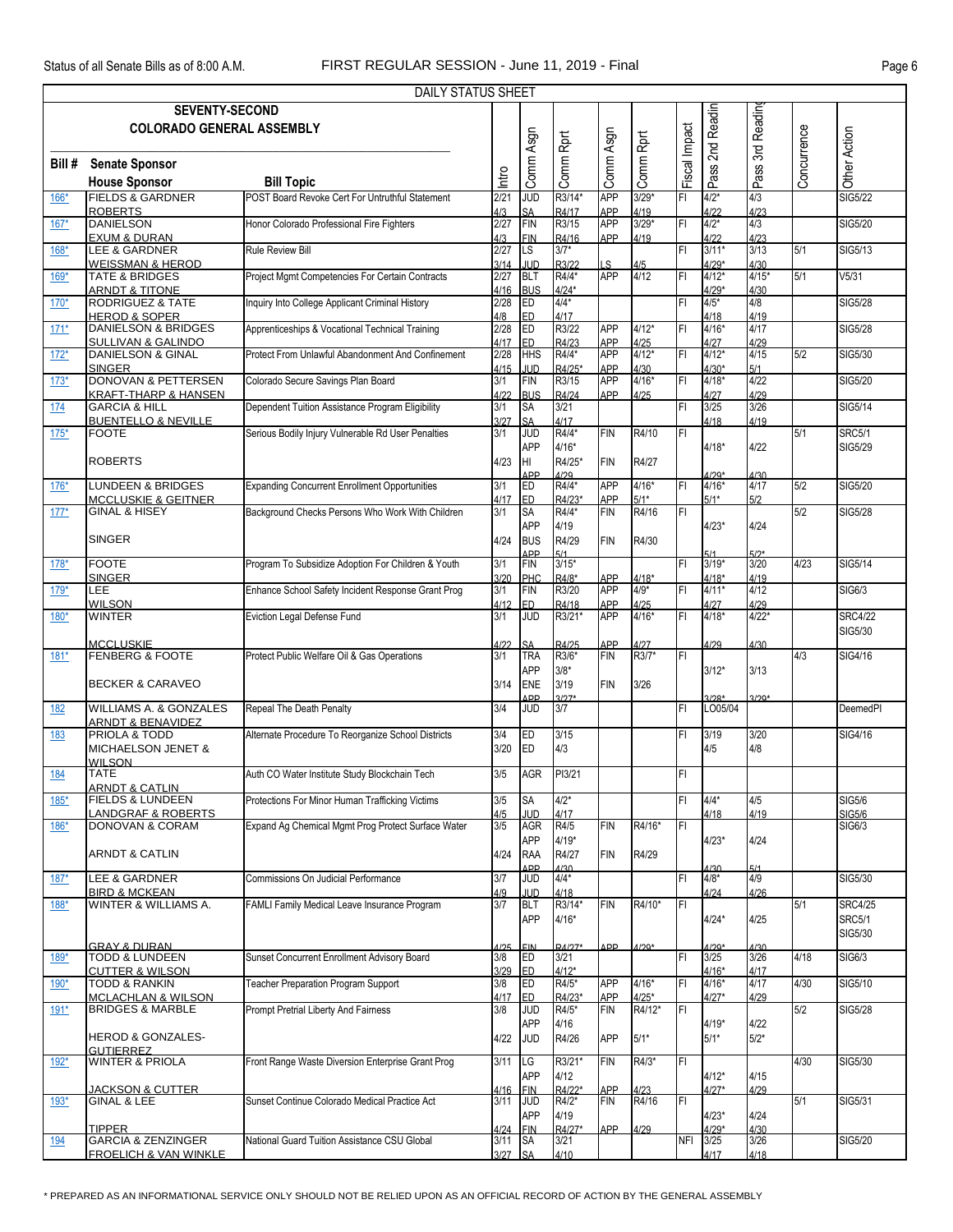|            |                                                              | <b>DAILY STATUS SHEET</b>                           |              |                          |                  |                          |                    |               |                    |                 |             |                                   |
|------------|--------------------------------------------------------------|-----------------------------------------------------|--------------|--------------------------|------------------|--------------------------|--------------------|---------------|--------------------|-----------------|-------------|-----------------------------------|
|            | <b>SEVENTY-SECOND</b>                                        |                                                     |              |                          |                  |                          |                    |               |                    |                 |             |                                   |
|            | <b>COLORADO GENERAL ASSEMBLY</b>                             |                                                     |              |                          |                  |                          |                    | Fiscal Impact | Pass 2nd Readin    | 3rd Readin      | Concurrence |                                   |
| Bill #     | <b>Senate Sponsor</b>                                        |                                                     |              |                          |                  |                          |                    |               |                    |                 |             |                                   |
|            | <b>House Sponsor</b>                                         | <b>Bill Topic</b>                                   | lntro        | Comm Asgn                | Comm Rprt        | Comm Asgn                | Comm Rprt          |               |                    | Pass            |             | Other Action                      |
| 195*       | <b>FIELDS &amp; GARDNER</b>                                  | Child & Youth Behavioral Health System Enhancements | 3/13         | <b>HHS</b>               | R3/21*           | <b>APP</b>               | RR3/29             | FI            |                    |                 |             | <b>SIG5/14</b>                    |
|            |                                                              |                                                     |              | <b>HHS</b>               | R4/4*            | <b>APP</b>               | $4/19*$            |               | $4/23*$            | 4/24            |             |                                   |
| 196*       | <b>FROELICH &amp; LANDGRAF</b><br><b>LEE &amp; DANIELSON</b> | CO Quality Apprenticeship Training Act Of 2019      | 4/24<br>3/13 | HI<br>SA                 | R4/29<br>$4/9*$  | APP                      | 4/30               | FI            | 4/30<br>$4/15*$    | 5/1<br>4/16     | 4/30        | <b>SIG5/28</b>                    |
|            | <b>GARNETT &amp; DURAN</b>                                   |                                                     | 4/16         | <b>SA</b>                | R4/23*           | APP                      | 4/26               |               | $4/27*$            | 4/29            |             |                                   |
| $197*$     | <b>ZENZINGER</b><br><b>KENNEDY</b>                           | Continue Complementary Or Alternative Med Prog      | 3/13<br>4/15 | <b>FIN</b><br>HI         | R4/3<br>R4/17*   | <b>APP</b><br>APP        | 4/12<br>4/23       | İΕΙ           | 4/12<br>$4/24*$    | 4/15<br>4/26    | 4/27        | <b>SIG5/29</b>                    |
| 198*       | <b>TODD &amp; CORAM</b>                                      | Continued Management Of Waste Tires                 | 3/18         | SA                       | R3/26*           | <b>FIN</b>               | R4/12              | FI            |                    |                 |             | SIG5/31                           |
|            |                                                              |                                                     |              | <b>APP</b>               | $4/16*$          |                          |                    |               | $4/23*$            | 4/25            |             |                                   |
| 199*       | <b>BUENTELLO &amp; GRAY</b><br><b>TODD &amp; RANKIN</b>      | <b>READ Act Implementation Measures</b>             | 4/25<br>3/18 | <b>FIN</b><br>ED         | R4/27<br>R4/12*  | APP<br><b>APP</b>        | 4/29<br>$4/19*$    | FI            | 4/29<br>$4/23*$    | 4/30<br>4/24    |             | SIG5/10                           |
|            | <b>MCCLUSKIE &amp; WILSON</b>                                |                                                     | 4/24         | ED                       | R4/26            | APP                      | 4/27               |               | 4/30               | 5/1             |             |                                   |
| 200        | <b>GONZALES</b><br>VALDEZ A. & HUMPHREY                      | Alcohol Beverage Consumption National Western Ctr   | 3/19<br>4/8  | LG<br><b>SA</b>          | 4/3<br>4/12      |                          |                    | FI            | 4/5<br>4/16        | 4/8<br>4/17     |             | <b>SIG5/28</b>                    |
| $201*$     | PETTERSEN & TATE                                             | Open Discussions About Adverse HIth Care Incidents  | 3/19         | <b>JUD</b>               | $3/26*$          |                          |                    | FI            | $3/27*$            | $3/28*$         |             | <b>SIG5/6</b>                     |
| $202*$     | <b>TIPPER &amp; MCKEAN</b><br>DANIELSON & ZENZINGER          | Voting Rights For Voters With Disabilities          | 3/29<br>3/19 | <b>JUD</b><br><b>SA</b>  | 4/12<br>R4/2     | <b>APP</b>               | $4/12*$            | FI            | 4/16<br>$4/12*$    | 4/17<br>4/15    | 4/27        | SIG5/29                           |
|            | <b>FROELICH</b>                                              |                                                     | 4/15         | <b>SA</b>                | R4/19*           | APP                      | 4/23               |               | $4/25*$            | 4/26            |             |                                   |
| $203*$     | FENBERG                                                      | FY 2019-20 Legislative Appropriation Bill           | 3/20         | <b>APP</b>               | 3/22             |                          |                    | N/A           | $3/26*$            | 3/27            |             | SIG4/10                           |
| $204*$     | <b>GARNETT &amp; NEVILLE</b><br><b>STORY</b>                 | <b>Public School Local Accountability Systems</b>   | 3/29<br>3/20 | <b>APP</b><br>Ð          | 4/2<br>R4/12*    | <b>APP</b>               | $4/19*$            | FI            | 4/2<br>$4/23*$     | 4/3<br>4/24     |             | SIG6/3                            |
|            | <b>ARNDT &amp; BIRD</b>                                      |                                                     | 4/24         | ED                       | R4/25            | <b>APP</b>               | 4/30               |               | 4/30               | 5/1             |             |                                   |
| $205*$     | <b>DANIELSON &amp; ZENZINGER</b>                             | Honor Service Of Women Veterans                     | 3/21         | <b>TRA</b><br><b>APP</b> | R4/5<br>$4/16*$  | FIN                      | R4/10              | F             | $4/18*$            | 4/19            |             | SIG5/20                           |
|            | <b>MICHAELSON JENET &amp;</b>                                |                                                     | 4/19         | <b>FIN</b>               | R4/24            | <b>APP</b>               | 4/26               |               | 4/27               | 4/29            |             |                                   |
| 206        | <b>DURAN</b><br><b>PRIOLA &amp; TATE</b>                     | Sunset Standing Efficiency Accountability Cmt       | 3/21         | <b>BLT</b>               | PI4/4            |                          |                    | FI            |                    |                 |             |                                   |
|            | <b>EXUM &amp; FROELICH</b>                                   |                                                     |              |                          |                  |                          |                    |               |                    |                 |             |                                   |
| $207*$     | <b>MORENO</b>                                                | 2019-20 Long Bill                                   | 3/25         | <b>APP</b>               | $3/26*$          |                          |                    | N/A           | $3/27*$            | 3/28            | CC4/9       | <b>CRAH4/12</b>                   |
|            | <b>ESGAR</b>                                                 |                                                     | 3/29         | <b>APP</b>               | $4/2*$           |                          |                    |               | $4/4*$             | 4/5             |             | <b>CRAS4/12</b><br><b>SIG4/18</b> |
| $208*$     | <b>MORENO</b>                                                | State Employee Reserve Fund Transfer                | 3/25         | <b>APP</b>               | 3/26             |                          |                    | FI            | 3/27               | 3/28            | CC4/9       | CRAH4/16                          |
|            | <b>ESGAR</b>                                                 |                                                     | 3/29         | <b>APP</b>               | $4/2*$           |                          |                    |               | $4/4*$             | 4/5             |             | <b>CRAS4/17</b>                   |
| 209        | <b>ZENZINGER</b>                                             | PACE Program Funding Methodology                    | 3/25         | <b>APP</b>               | 3/26             |                          |                    | FI            | 3/27               | 3/28            |             | SIG5/3<br><b>SIG4/17</b>          |
|            | <b>HANSEN</b>                                                |                                                     | 3/29         | <b>APP</b>               | 4/2              |                          |                    |               | 4/4                | 4/5             |             |                                   |
| 210        | <b>MORENO</b><br><b>RANSOM</b>                               | Juvenile Detention Beds                             | 3/25<br>3/29 | <b>APP</b><br><b>APP</b> | 3/26<br>4/2      |                          |                    | FI            | 3/27<br>4/4        | 3/28<br>4/5     |             | SIG4/16                           |
| 211        | <b>MORENO</b>                                                | Mental Health Criminal Diversion Program            | 3/25         | <b>APP</b>               | 3/26             |                          |                    | FI            | 3/27               | 3/28            |             | SIG4/16                           |
| 212        | <b>ESGAR</b><br><b>RANKIN</b>                                | Approp General Fund Implement State Water Plan      | 3/29<br>3/25 | <b>APP</b><br><b>APP</b> | 3/26             |                          |                    | FI            | 4/4<br>3/27        | 3/28            |             | SIG4/17                           |
|            | <b>ESGAR</b>                                                 |                                                     | 3/29         | <b>APP</b>               | 4/2              |                          |                    |               | 4/4                | 4/5             |             |                                   |
| $213*$     | <b>RANKIN</b><br><b>RANSOM</b>                               | Marijuana Cash Fund Transfer                        | 3/25<br>3/29 | <b>APP</b><br><b>APP</b> | 3/26<br>4/2      |                          |                    | FI            | 3/27<br>$4/4*$     | 3/28<br>4/5     | 4/9         | <b>SIG5/3</b>                     |
| $214*$     | <b>RANKIN</b>                                                | Capital-related Transfers Of Money                  | 3/25         | <b>APP</b>               | 3/26             |                          |                    | FI            | 3/27               | 3/28            | CC4/9       | CRAH4/16                          |
|            | <b>ESGAR &amp; RANSOM</b>                                    |                                                     | 3/29         | <b>APP</b>               | 4/2              |                          |                    |               | $4/5*$             | 4/8             | 4/17        | <b>SRE4/17</b>                    |
|            |                                                              |                                                     |              |                          |                  |                          |                    |               |                    |                 |             | <b>SRC4/18</b><br><b>CRAS4/18</b> |
|            |                                                              |                                                     |              |                          |                  |                          |                    |               |                    |                 |             | CICE/2                            |
| $215*$     | <b>RODRIGUEZ</b><br><b>LONTINE</b>                           | Parents Encouraging Parents Conference              | 3/25<br>4/22 | <b>IED</b><br>ED.        | R4/5*<br>R4/26   | <b>APP</b><br><b>APP</b> | $4/16*$<br>5/1     | FI            | $4/18*$<br>5/1     | 4/22<br>5/2     |             | <b>SIG5/29</b>                    |
| $216*$     | <b>BRIDGES</b>                                               | High School Innovative Learning Pilot               | 3/25         | ED                       | R4/12*           | <b>APP</b>               | $4/16*$            | FI            | $4/18*$            | 4/19            |             | SIG5/10                           |
| $217*$     | <b>BIRD</b><br><b>FOOTE &amp; TATE</b>                       | <b>Healthcare Provider Liens</b>                    | 4/19<br>3/26 | <b>ED</b><br><b>HHS</b>  | R4/23<br>$4/12*$ | APP                      | 4/25               | FI            | 4/27<br>$4/16*$    | 4/29<br>$4/17*$ | CC5/1       | DeemedLost                        |
|            | <b>SNYDER &amp; BOCKENFELD</b>                               |                                                     | 4/17         | HI                       | R4/25            | JUD                      | $4/26*$            |               | $4/29*$            | 4/30            |             |                                   |
| $218*$     | <b>GONZALES</b><br><b>JAQUEZ LEWIS</b>                       | Sunset Medical Marijuana Program                    | 3/26<br>4/23 | FIN<br><b>FIN</b>        | R4/10*<br>R4/24* | <b>APP</b><br><b>APP</b> | $4/16*$<br>4/26    | FI            | $4/19*$<br>$4/27*$ | 4/23<br>4/29    | 4/30        | <b>SIG5/29</b>                    |
| $219*$     | <b>PETTERSEN</b>                                             | Sunset Continue Licensing Of Controlled Substances  | 3/27         | <b>HHS</b>               | R4/5*            | <b>APP</b>               | 4/12               | FI            | $4/12*$            | 4/15            |             | SIG5/30                           |
|            | <b>GONZALES-GUTIERREZ</b><br><b>MARBLE &amp; FENBERG</b>     | Hemp Regulation Alignment With 2018 Fed Farm Bill   | 4/15<br>3/29 | HI<br><b>AGR</b>         | R4/24<br>R4/5*   | APP<br><b>APP</b>        | 4/26<br>$4/12*$    | FI            | 4/27<br>$4/12*$    | 4/29<br>4/15    | 4/30        | <b>SIG5/29</b>                    |
| 220*       | <b>SAINE &amp; ARNDT</b>                                     |                                                     | 4/15         | <b>SA</b>                | R4/23*           | <b>APP</b>               | 4/25               |               | $4/27*$            | 4/29            |             |                                   |
| $221*$     | <b>DONOVAN</b>                                               | CO Water Conservation Bd Construction Fund Project  | 3/29         | <b>AGR</b>               | R4/5*            | <b>APP</b>               | $4/12*$            | FI            | $4/12*$            | 4/15            |             | SIG6/3                            |
| $222*$     | <b>ROBERTS</b><br><b>LEE &amp; STORY</b>                     | Individuals At Risk Of Institutionalization         | 4/15<br>3/29 | <b>SA</b><br><b>JUD</b>  | R4/23<br>R4/15*  | <b>APP</b><br><b>APP</b> | 4/26<br>$4/19*$    | FI            | 4/27<br>$4/23*$    | 4/29<br>4/24    |             | SIG5/20                           |
|            | <b>ESGAR &amp; LANDGRAF</b>                                  |                                                     | 4/24         | JUD                      | R4/26            | <b>APP</b>               | 4/27               |               | 4/29               | 4/30            |             |                                   |
| $223*$     | LEE & GARDNER<br><b>WEISSMAN &amp; LANDGRAF</b>              | Actions Related To Competency To Proceed            | 3/29<br>4/25 | <b>JUD</b><br><b>JUD</b> | R4/15*<br>R4/26  | <b>APP</b><br><b>APP</b> | $4/19*$<br>$4/27*$ | İΕΙ           | $4/24*$<br>4/29    | 4/25<br>4/30    |             | SIG5/20                           |
| $224*$     | <b>GONZALES &amp; FENBERG</b>                                | Sunset Regulated Marijuana                          | 3/29         | <b>FIN</b>               | R4/10*           | <b>APP</b>               | $4/16*$            | FI            | $4/18*$            | $4/22*$         | 5/1         | <b>SIG5/29</b>                    |
|            | <b>HEROD &amp; VAN WINKLE</b>                                |                                                     | 4/24         | <b>FIN</b>               | R4/27*           | APP                      | 4/29               |               | $4/29*$            | $4/30*$         |             |                                   |
| 225        | <b>GONZALES &amp; RODRIGUEZ</b><br>LONTINE & GONZALES-       | Authorize Loc Governments To Stabilize Rent         | 4/1          | <b>SA</b>                | $4/16*$          |                          |                    | <b>NFI</b>    | LO05/02            |                 |             | DeemedLost                        |
|            | <b>GUTIERREZ</b>                                             |                                                     |              |                          |                  |                          |                    |               |                    |                 |             |                                   |
| <u>226</u> | <b>WINTER</b><br>CARAVEO                                     | Voluntary Housing Agreements Unincorporated Areas   | 4/1          | LG                       | PI4/9            |                          |                    | FI            |                    |                 |             |                                   |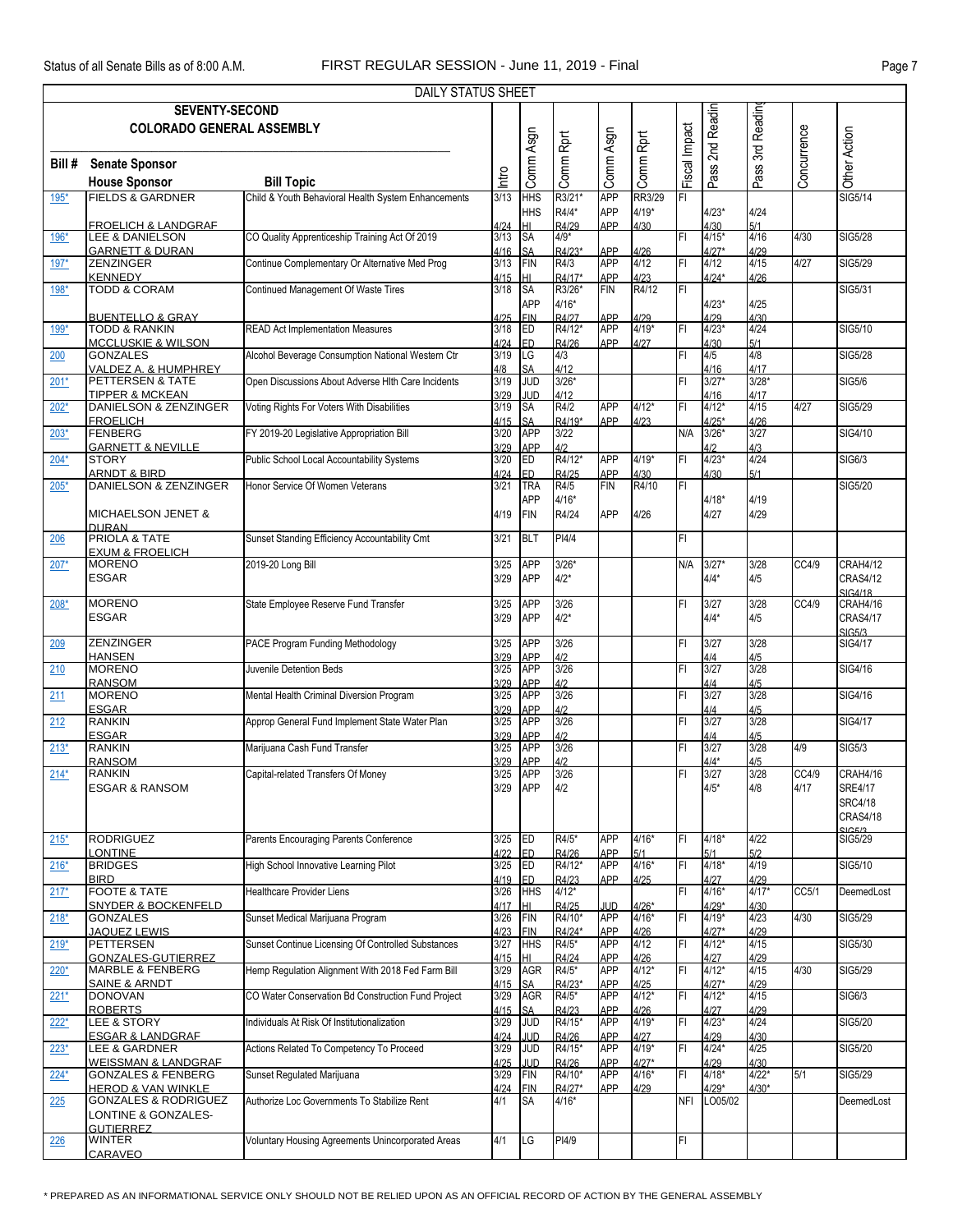|        |                                                                                               | DAILY STATUS SHEET                                   |                      |                                            |                             |                          |                     |                |                              |                        |             |                                      |
|--------|-----------------------------------------------------------------------------------------------|------------------------------------------------------|----------------------|--------------------------------------------|-----------------------------|--------------------------|---------------------|----------------|------------------------------|------------------------|-------------|--------------------------------------|
|        | <b>SEVENTY-SECOND</b><br><b>COLORADO GENERAL ASSEMBLY</b>                                     |                                                      |                      |                                            |                             |                          |                     |                | 2nd Readin                   |                        |             |                                      |
|        |                                                                                               |                                                      |                      |                                            |                             |                          |                     |                |                              | 3rd Readin             |             |                                      |
| Bill # | <b>Senate Sponsor</b><br><b>House Sponsor</b>                                                 | <b>Bill Topic</b>                                    | ntro                 | Comm Asgn                                  | Comm Rprt                   | Comm Asgn                | Comm Rprt           | Fiscal Impact  | Pass:                        | Pass <sup>?</sup>      | Concurrence | Other Action                         |
| $227*$ | PETTERSEN & GONZALES                                                                          | Harm Reduction Substance Use Disorders               | 4/1                  | <b>HHS</b><br><b>APP</b>                   | R4/12*<br>$4/19*$           | <b>FIN</b>               | R4/16               | $\overline{F}$ | $4/23*$                      | 4/24                   |             | <b>SIG5/23</b>                       |
| $228*$ | <b>KENNEDY &amp; HEROD</b><br><b>WINTER &amp; MORENO</b>                                      | Substance Use Disorders Prevention Measures          | 4/24<br>4/1          | <b>FIN</b><br><b>HHS</b>                   | R4/26<br>R4/12*             | APP<br><b>APP</b>        | 4/29<br>$4/19*$     | FI             | 4/29<br>$4/24*$              | 4/30<br>$4/25*$        | 5/2         | <b>SIG5/23</b>                       |
| 229    | <b>BUENTELLO &amp; SINGER</b><br><b>WINTER &amp; FOOTE</b><br><b>GONZALES-GUTIERREZ &amp;</b> | Campaign Contributions Dependent Care Expenses       | 4/25<br>4/1<br>4/12  | HI<br><b>SA</b><br><b>SA</b>               | R4/29<br>4/9<br>4/19        | APP                      | $5/1*$              | <b>NFI</b>     | $5/1*$<br>4/11<br>4/22       | $5/2*$<br>4/12<br>4/23 |             | SIG5/30                              |
| 230    | <b>MULLICA</b><br><b>MORENO</b>                                                               | Colorado Refugee Services Program                    | 4/2                  | <b>SA</b>                                  | 4/9                         |                          |                     | <b>NFI</b>     | 4/11                         | 4/12                   |             | <b>SIG5/28</b>                       |
| $231*$ | <b>HEROD</b><br><b>MORENO &amp; BRIDGES</b>                                                   | Colorado Second Chance Scholarship                   | 4/12<br>4/2          | <b>SA</b><br>ED                            | 4/19<br>R4/12               | <b>APP</b>               | $4/16*$             | FI             | 4/23<br>$4/19*$              | 4/24<br>4/22           |             | <b>SIG5/28</b>                       |
| $232*$ | <b>EXUM &amp; TIPPER</b><br><b>FOOTE</b>                                                      | Campaign Finance Enforcement                         | 4/22<br>4/2<br>4/27  | ED<br><b>SA</b><br><b>SA</b>               | R4/23<br>R4/16<br>R4/30     | APP<br><b>APP</b><br>APP | 4/26<br>4/19<br>5/1 | FI             | 4/27<br>$4/24*$<br>5/1       | 4/29<br>$4/27*$<br>5/2 |             | <b>SIG5/29</b>                       |
| $233*$ | <b>WEISSMAN</b><br><b>LEE</b><br><b>SNYDER &amp; GRAY</b>                                     | Holding Company Income Tax Combined Report           | 4/2<br>4/29          | <b>FIN</b><br><b>APP</b>                   | 4/24<br>4/30                |                          |                     | <b>NFI</b>     | 4/26<br>$5/1*$               | 4/27<br>5/2            | 5/2         | SIG5/31                              |
| $234*$ | RODRIGUEZ & FOOTE<br>WEISSMAN                                                                 | <b>Sunset Professional Review Committees</b>         | 4/3<br>5/1           | <b>JUD</b>                                 | R4/26<br>R5/1               | <b>APP</b><br>APP        | 4/26<br>5/1         | F1             | 4/27<br>5/1                  | $4/30*$<br>5/2         |             | SIG5/16                              |
| $235*$ | <b>FENBERG &amp; DANIELSON</b>                                                                | Automatic Voter Registration                         | 4/4                  | SA<br>SA                                   | R4/11*                      | <b>APP</b>               | $4/19*$             | FI             | $4/23*$                      | 4/24                   |             | <b>SRC4/24</b><br><b>SIG5/29</b>     |
| $236*$ | <b>ESGAR &amp; MULLICA</b><br><b>GARCIA &amp; FENBERG</b>                                     | Sunset Public Utilities Commission                   | 1/24<br>4/9          | SA<br><b>TRA</b>                           | R4/26<br>R4/17*             | APP<br><b>FIN</b>        | 1/27<br>R4/18       | FI             | 5/1                          | 5/2                    | 5/3         | SIG5/30                              |
|        | <b>HANSEN &amp; BECKER</b>                                                                    |                                                      | 4/24                 | <b>APP</b><br><b>SA</b><br>ΔD <sub>D</sub> | $4/19*$<br>R4/30*<br>$5/1*$ | <b>FIN</b><br><b>APP</b> | R5/1*<br>$5/2*$     |                | $4/23*$<br><b>72*</b>        | 4/24<br>$5/3*$         |             |                                      |
| 237    | <b>RODRIGUEZ</b><br><b>ROBERTS</b>                                                            | <b>Consumer Protection Act Damages</b>               | 4/9<br>5/1           | <b>JUD</b><br><b>FIN</b>                   | 4/26<br>PI5/3               |                          |                     | FI             | 4/30                         | 5/1                    |             |                                      |
| 238*   | <b>DANIELSON &amp; MORENO</b><br><b>KENNEDY &amp; DURAN</b>                                   | Improve Wages & Accountability Home Care Workers     | 4/11<br>4/26         | <b>HHS</b><br>HI                           | R4/18*<br>R4/29             | <b>APP</b><br>APP        | $4/23*$<br>4/30     | FI             | $4/25*$<br>4/30              | 4/26<br>5/1            |             | SIG5/28                              |
| $239*$ | <b>WINTER &amp; BRIDGES</b><br><b>GRAY &amp; HANSEN</b>                                       | Address Impacts Of Transportation Changes            | 4/15<br>4/27         | <b>TRA</b><br><b>BUS</b>                   | $4/24*$<br>$4/29*$          |                          |                     | FI             | $4/26*$<br>$5/1*$            | 4/27<br>5/2            | 5/2         | SIG5/31                              |
| $240*$ | MARBLE & FENBERG<br><b>MCLACHLAN &amp; SAINE</b>                                              | Industrial Hemp Products Regulation                  | 4/15<br>4/24         | <b>AGR</b><br><b>RAA</b>                   | $4/18*$<br>4/27             |                          |                     | FI             | $4/23*$<br>4/29              | 4/24<br>4/30           |             | <b>SIG5/29</b>                       |
| 241    | LEE & GARDNER<br><b>WEISSMAN</b>                                                              | Revisor's Bill                                       | 4/15<br>4/22         | <b>JUD</b><br>JUD                          | 4/17<br>4/26                |                          |                     | <b>NFI</b>     | 4/19<br>4/29                 | 4/22<br>4/30           |             | SIG5/31                              |
| $242*$ | <b>GARCIA</b><br><b>KENNEDY</b>                                                               | <b>Emergency Medical Service Providers Licensing</b> | 4/15<br>4/24         | <b>HHS</b><br>HI                           | 4/18<br>4/29                |                          |                     | FI             | $4/23*$<br>4/29              | 4/24<br>5/3            |             | SIG5/31                              |
| 243    | MORENO & FOOTE<br><b>CUTTER &amp; SINGER</b>                                                  | Prohibit Food Establishments' Use Of Polystyrene     | 4/15                 | <b>SA</b>                                  | 4/22                        |                          |                     | FI.            | <b>LO</b>                    |                        |             | DeemedLost                           |
| $244*$ | <b>WINTER &amp; GARDNER</b>                                                                   | Management Of Legislative Workplace Conduct          | $4/15$ SA            | <b>APP</b>                                 | R4/22*<br>$4/26*$           | <b>ILC</b>               | R4/25               | FI             | $4/27*$                      | 4/29                   |             | SIG5/20                              |
| $245*$ | <b>LONTINE</b><br><b>GONZALES</b>                                                             | Time Requirements For Food Stamp Appeals             | 1/29<br>4/15         | <b>SA</b><br><b>HHS</b>                    | R4/30<br>4/18               | APP                      | 5/1                 | <b>NFI</b>     | 5/1<br>4/23                  | 5/2<br>4/24            | 5/1         | <b>SIG5/28</b>                       |
| $246*$ | <b>TIPPER</b><br><b>TODD &amp; LUNDEEN</b>                                                    | <b>Public School Finance</b>                         | 4/24<br>4/16<br>4/24 | HI<br>ED<br>ED.                            | $4/29*$<br>R4/18            | <b>APP</b><br>APP        | $4/19*$<br>$4/27*$  | FI             | $4/29*$<br>$4/23*$<br>$5/1*$ | 4/30<br>4/24<br>$5/3*$ | 5/3         | SIG5/10                              |
| 247    | <b>MCLACHLAN &amp; WILSON</b><br><b>STORY</b><br><b>ARNDT &amp; BIRD</b>                      | Educator Performance Evaluation System Regmnts       | 4/16                 | <b>ED</b>                                  | 4/26<br>PI4/25              |                          |                     | FI.            |                              |                        |             |                                      |
| $248*$ | <b>TATE &amp; BRIDGES</b><br><b>SINGER &amp; BAISLEY</b>                                      | State Tax System Working Group                       | 4/17<br>4/25         | <b>LC</b><br><b>BUS</b>                    | R4/18<br>R4/29              | <b>APP</b><br>APP        | $4/23*$<br>5/1      | lFI.           | $4/24*$<br>5/1               | 4/25<br>5/2            |             | SIG5/23                              |
| $249*$ | <b>GONZALES &amp; SCOTT</b><br>BENAVIDEZ & BOCKENFELD                                         | License Business Selling Its Used Motor Vehicles     | 4/17<br>5/1          | <b>BLT</b><br><b>SA</b>                    | R4/24*<br>R5/1              | <b>APP</b><br>APP        | $4/26*$<br>5/1      | FI             | $4/30*$<br>5/1               | 5/1<br>5/2             |             | <b>SIG5/28</b>                       |
| $250*$ | <b>GARCIA &amp; SCOTT</b><br><b>ESGAR &amp; RICH</b>                                          | Limit Tiered Rates Electric Utilities                | 4/17<br>5/3          | SA                                         | 4/22                        |                          |                     | FI.            | $5/1*$                       | 5/2                    |             | DeemedLost                           |
| $251*$ | <b>RANKIN &amp; TODD</b><br><b>HANSEN &amp; TITONE</b>                                        | Regmnts Of OIT Based On Evaluation Recommendations   | 4/17<br>4/25         | <b>APP</b><br>APP                          | $4/23*$<br>4/27             |                          |                     | FI.            | $4/24*$<br>4/29              | 4/25<br>4/30           |             | SIG5/23                              |
| $252*$ | <b>MORENO</b><br><b>ESGAR &amp; HANSEN</b>                                                    | <b>SMART Committee Hearings</b>                      | 4/17<br>4/25         | <b>APP</b><br>APP                          | $4/23*$<br>4/27             |                          |                     | FI.            | $4/24*$<br>4/29              | 4/25<br>4/30           |             | SIG5/23                              |
| 253    | <b>RANKIN</b><br><b>ESGAR &amp; RANSOM</b>                                                    | Exempt CDE From Office Of Information Technology     | 4/17<br>4/25         | <b>APP</b><br>APP                          | 4/23<br>4/27                |                          |                     | <b>NFI</b>     | 4/24<br>4/29                 | 4/25<br>4/30           |             | <b>SIG5/23</b>                       |
| 254    | <b>ZENZINGER</b><br><b>RANSOM</b>                                                             | Nursing Home Penalty Cash Fund                       | 4/17<br>4/25         | <b>APP</b><br>APP                          | 4/23<br>4/27                |                          |                     | FI             | 4/24<br>4/29                 | 4/25<br>4/30           |             | SIG5/29                              |
| 255    | <b>COURT &amp; TATE</b><br><b>HEROD &amp; ESGAR</b>                                           | Gallagher Amendment Residential Assessment Rate      | 4/17<br>4/27         | <b>FIN</b><br><b>FIN</b>                   | 4/24<br>4/29                |                          |                     | <b>NFI</b>     | 4/26<br>4/29                 | 4/27<br>4/30           |             | <b>SIG6/3</b>                        |
| 256    | <b>BRIDGES</b><br><b>ESGAR</b>                                                                | Electronic Documents Motor Vehicle Appropriation     | 4/17<br>4/26         | <b>APP</b><br><b>APP</b>                   | 4/23<br>5/1                 |                          |                     | FI             | 4/24<br>5/1                  | 4/26<br>5/2            |             | <b>SIG5/28</b>                       |
| $257*$ | <b>PETTERSEN</b><br><b>BUENTELLO &amp; CUTTER</b>                                             | <b>Protect Collegeinvest</b>                         | 4/19<br>5/1          | FIN<br><b>FIN</b>                          | $4/25*$<br>5/2              |                          |                     | FI             | $4/30*$                      | 5/1                    |             | DeemedLost                           |
| $258*$ | <b>RANKIN</b><br><b>ESGAR</b>                                                                 | Child Welfare Prevention & Intervention Funding      | 4/19<br>4/25         | <b>APP</b><br>APP                          | $4/24*$<br>4/27             |                          |                     | FI.            | $4/24*$<br>4/29              | 4/25<br>4/30           |             | SIG5/23                              |
| $259*$ | <b>GARCIA &amp; HISEY</b><br><b>HEROD &amp; WILSON</b>                                        | Use CSP II To House Inmates In An Emergency          | 4/19<br>4/27         | <b>JUD</b><br>JUD                          | $4/24*$<br>$4/30*$          |                          |                     | FI             | $4/26*$<br>$5/1*$            | 4/27<br>5/2            | CC5/3       | CRAH5/3<br>CRAS5/3<br><b>SIG5/28</b> |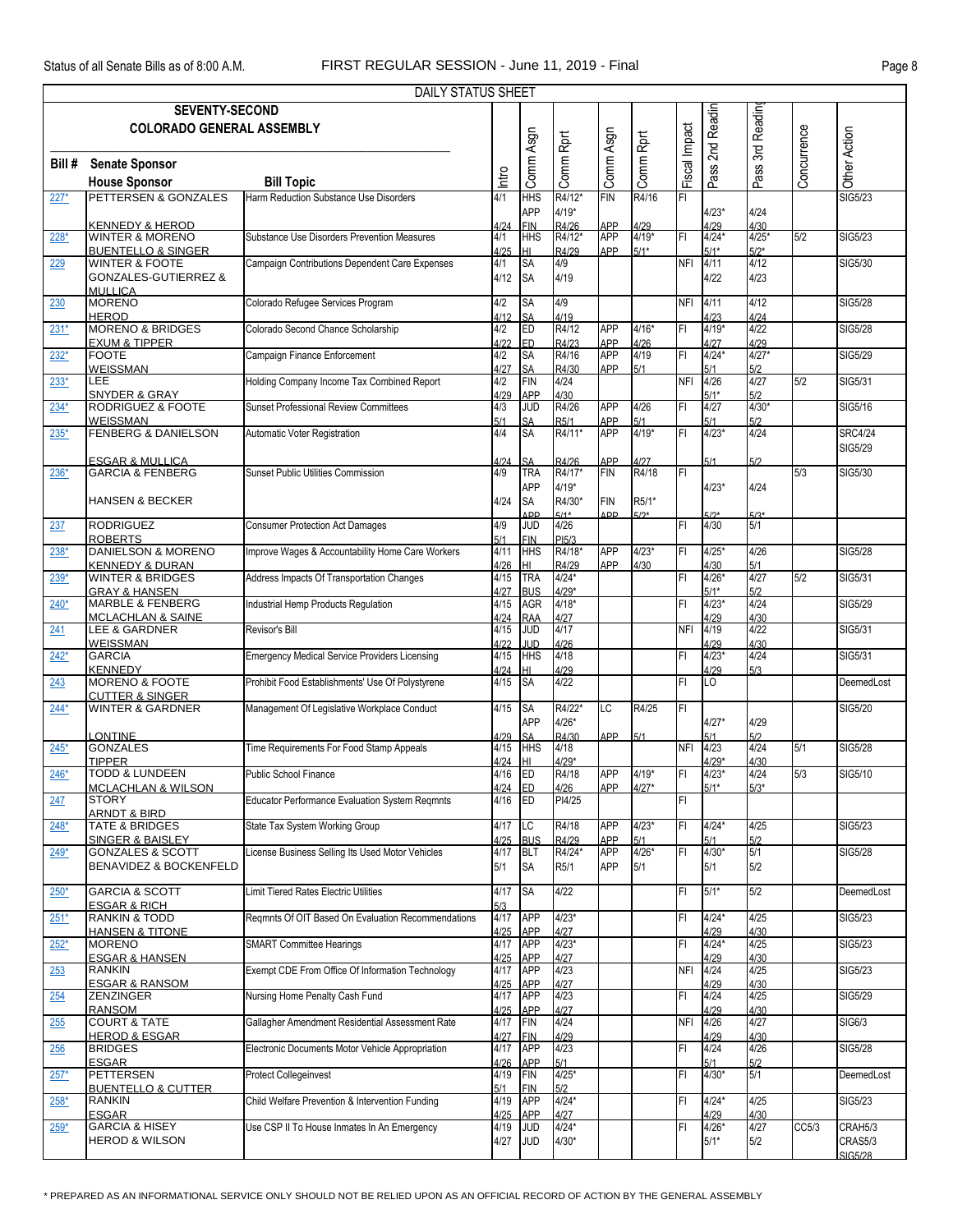|              | <b>DAILY STATUS SHEET</b>                                        |                                                    |              |                   |                             |           |           |               |                   |                    |             |                 |
|--------------|------------------------------------------------------------------|----------------------------------------------------|--------------|-------------------|-----------------------------|-----------|-----------|---------------|-------------------|--------------------|-------------|-----------------|
|              | <b>SEVENTY-SECOND</b>                                            |                                                    |              |                   |                             |           |           |               |                   |                    |             |                 |
|              | <b>COLORADO GENERAL ASSEMBLY</b>                                 |                                                    |              |                   |                             |           |           |               |                   |                    |             |                 |
|              |                                                                  |                                                    |              |                   |                             |           |           |               | 2nd Readin        |                    |             |                 |
| Bill #       | <b>Senate Sponsor</b>                                            |                                                    |              |                   |                             |           |           |               |                   |                    |             |                 |
|              | <b>House Sponsor</b>                                             | <b>Bill Topic</b>                                  | Intro        | Comm Asgn         | Comm Rprt                   | Comm Asgn | Comm Rprt | Fiscal Impact | Pass?             | Pass 3rd Readin    | Concurrence | Other Action    |
| 260          | <b>ZENZINGER &amp; COOKE</b>                                     | Entry Into FPPA For Social Security Employers      | 4/24         | FIN               | 4/27                        |           |           | FI            | 4/30              | 5/1                |             | <b>SIG6/3</b>   |
|              | <b>TIPPER &amp; LARSON</b>                                       |                                                    | 5/1          | <b>FIN</b>        | 5/1                         |           |           |               | 5/1               | 5/2                |             |                 |
| 261          | MORENO & COOKE                                                   | <b>Unclaimed Property Trust Fund Transfer</b>      | 4/26         | <b>APP</b>        | 4/29                        |           |           | FI.           | 4/30              | 5/1                |             | SIG5/30         |
|              | <b>ESGAR &amp; WILL</b>                                          |                                                    | 5/1          | <b>APP</b>        | 5/1                         |           |           |               | 5/1               | 5/2                |             |                 |
| $262*$       | <b>RANKIN &amp; ZENZINGER</b>                                    | General Fund Transfer To Highway Users Tax Fund    | 4/27         | <b>APP</b><br>APP | 4/29<br>$5/1*$              |           |           | FI            | $4/30*$<br>$5/1*$ | 5/1<br>5/2         | 5/2         | SIG6/3          |
| $263*$       | <b>ESGAR &amp; RANSOM</b><br><b>ZENZINGER &amp; RANKIN</b>       | Delay Referral Of TRANs Ballot Issue To 2020       | 5/1<br>4/27  | <b>APP</b>        | 4/29                        |           |           | FI            | $4/30*$           | 5/1                |             | SIG5/29         |
|              | <b>GRAY &amp; HANSEN</b>                                         |                                                    | 5/1          | <b>APP</b>        | 5/1                         |           |           |               | 5/1               | 5/2                |             |                 |
|              | <b>SENATE CONCURRENT RESOLUTIONS 19-</b>                         |                                                    |              |                   |                             |           |           |               |                   |                    |             |                 |
| 001          | SONNENBERG<br>PELTON                                             | Transfer Of GOCO Money To State Ed Fund            | 2/13         | <b>SA</b>         | PI2/26                      |           |           | CFI           |                   |                    |             |                 |
| 002          | <b>LUNDEEN</b>                                                   | Modifications To Operations Of General Assembly    | 4/5          | <b>SA</b>         | PI4/17                      |           |           | FI            |                   |                    |             |                 |
|              | <b>GEITNER</b>                                                   |                                                    |              |                   |                             |           |           |               |                   |                    |             |                 |
| 003          | <b>PRIOLA</b>                                                    | Replace Motor Fuel Taxes With Additional Sales Tax | 4/5          | <b>TRA</b>        | PI4/19                      |           |           | FI            |                   |                    |             |                 |
|              | <b>GRAY</b><br><b>SENATE JOINT MEMORIALS 19-</b>                 |                                                    |              |                   |                             |           |           |               |                   |                    |             |                 |
| 001          | <b>CROWDER</b>                                                   | Memorial For Arkansas Valley Conduit               | 1/4          | <b>AGR</b>        | $1/17$                      |           |           | N/A           |                   | 1/22               |             | A2/13           |
|              | <b>ESGAR</b>                                                     |                                                    | 1/23         | <b>RAA</b>        | 2/12                        |           |           |               |                   | 2/13               |             |                 |
| 002          | <b>CROWDER &amp; CORAM</b>                                       | Corps Of Engineers To Dredge Lower Arkansas River  | 1/4          | <b>AGR</b>        | 1/17                        |           |           | N/A           |                   | 1/22               |             | A2/13           |
|              | <b>ESGAR &amp; CATLIN</b><br><b>SENATE JOINT RESOLUTIONS 19-</b> |                                                    | 1/23         | <b>RAA</b>        | 2/12                        |           |           |               |                   | 2/13               |             |                 |
| 001          | FENBERG                                                          | <b>Temporary Joint Rules</b>                       | 1/4          |                   |                             |           |           | N/A           |                   | 1/4                |             | A1/4            |
|              | <b>GARNETT</b>                                                   |                                                    | 1/4          |                   |                             |           |           |               |                   | 1/4                |             |                 |
| 002          | <b>FENBERG</b>                                                   | G.A. Salary Ranges                                 | 1/8          |                   |                             |           |           | N/A           |                   | 1/8                |             | A1/8            |
|              | <b>BUCKNER</b><br><b>GARCIA</b>                                  | U.S.S. Pueblo                                      | 1/8<br>1/28  |                   |                             |           |           | N/A           |                   | 1/8<br>1/29        |             | <b>SRC1/29</b>  |
| 003          |                                                                  |                                                    |              |                   |                             |           |           |               |                   |                    |             | A2/1            |
|              | <b>ESGAR &amp; BUENTELLO</b>                                     |                                                    | 1/30         |                   |                             |           |           |               |                   | 2/1                |             |                 |
| 004          | <b>SONNENBERG &amp; FIELDS</b>                                   | Missing Persons Day                                | 1/31         |                   |                             |           |           | N/A           |                   | 2/4                |             | A2/4            |
|              | VALDEZ D. & PELTON                                               |                                                    | 2/4          |                   |                             |           |           |               |                   | 2/4                |             |                 |
| $005*$       | <b>GARCIA</b><br><b>BECKER</b>                                   | Commission On Uniform State Laws Appointments      | 2/7<br>2/19  |                   |                             |           |           | N/A           |                   | $2/14*$<br>$2/27*$ | 2/28        | A2/28           |
| 006          | LUNDEEN                                                          | Space Symposium                                    | 3/29         |                   |                             |           |           | N/A           |                   | LO05/04            |             | <b>DeemedPI</b> |
|              | <b>CARVER</b>                                                    |                                                    |              |                   |                             |           |           |               |                   |                    |             |                 |
| 007          | <b>MORENO</b>                                                    | Designate Tardive Dyskinesia Awareness Week        | 4/3          |                   |                             |           |           | N/A           |                   | 4/9                |             | A4/10           |
| 008*         | <b>KRAFT-THARP</b><br><b>LUNDEEN</b>                             | Space Symposium                                    | 4/9<br>4/3   |                   |                             |           |           | N/A           |                   | 4/10<br>4/5        | 4/11        | A4/11           |
|              | <b>CARVER</b>                                                    |                                                    | 4/8          |                   |                             |           |           |               |                   | $4/10*$            |             |                 |
| 009          | <b>FENBERG &amp; HOLBERT</b>                                     | 2020 Session Convening Date And Deadline Schedule  | 4/17         |                   |                             |           |           | N/A           |                   | 4/18               |             | A5/2            |
| $010*$       | <b>GARNETT &amp; NEVILLE</b><br><b>GARCIA &amp; HOLBERT</b>      | Joint Rule Changes For Workplace Policies          | 4/18<br>4/27 |                   |                             |           |           | N/A           |                   | 5/2<br>$5/2*$      |             | A5/3            |
|              | <b>BECKER &amp; NEVILLE</b>                                      |                                                    | 5/3          |                   |                             |           |           |               |                   | 5/3                |             |                 |
| 011          | FENBERG                                                          | Notify Governor Of Adjournment                     | 5/1          |                   |                             |           |           | N/A           |                   | 5/3                |             | A5/3            |
|              | GARNETT<br>SENATE RESOLUTIONS 19-                                |                                                    | 5/3          |                   |                             |           |           |               |                   | 5/3                |             |                 |
|              | <b>FENBERG</b>                                                   | Temporary Senate Rules                             | 1/4          |                   |                             |           |           | N/A           |                   | 1/4                |             | A1/4            |
| 001          |                                                                  |                                                    |              |                   |                             |           |           |               |                   |                    |             |                 |
| 002          | <b>FENBERG</b>                                                   | Senate Officers And Employees                      | 1/7          |                   |                             |           |           | N/A           |                   | 1/7                |             | A1/7            |
|              |                                                                  |                                                    |              |                   |                             |           |           |               |                   |                    |             |                 |
| 003          | <b>FENBERG</b>                                                   | Senate Committees Of Reference                     | 1/7          |                   |                             |           |           | N/A           |                   | 1/8                |             | A1/8            |
| $004*$       | <b>GARCIA &amp; COOKE</b>                                        | First Responder Appreciation Day                   | 3/6          |                   |                             |           |           | N/A           |                   | $3/8*$             |             | A3/8            |
|              |                                                                  |                                                    |              |                   |                             |           |           |               |                   |                    |             | A3/8            |
| 005          | <b>HISEY</b>                                                     | Single Parents' Day                                | 3/19         |                   |                             |           |           | N/A           |                   | 3/22               |             | A3/22           |
| 006          | <b>FIELDS &amp; TATE</b>                                         | Colorado Children's Health Day                     | 3/20         |                   |                             |           |           | N/A           |                   | 3/26               |             | A3/26           |
|              |                                                                  |                                                    |              |                   |                             |           |           |               |                   |                    |             |                 |
| 007          | <b>FIELDS &amp; GARDNER</b>                                      | National Crime Victims' Rights Week                | 3/28         |                   |                             |           |           | N/A           |                   | 4/8                |             | A4/8            |
|              |                                                                  |                                                    |              |                   |                             |           |           |               |                   |                    |             |                 |
| 008          | <b>FIELDS</b>                                                    | Child Abuse Prevention Month                       | 3/28         |                   |                             |           |           | N/A           |                   | 4/2                |             | A4/2            |
| 009          | <b>ZENZINGER &amp; GONZALES</b>                                  | Equal Pay Day                                      | 3/29         |                   |                             |           |           | N/A           |                   | 4/2                |             | A4/2            |
|              |                                                                  |                                                    |              |                   |                             |           |           |               |                   |                    |             |                 |
| 010          | ZENZINGER & COOKE                                                | Police Week & Peace Officers' Memorial Day         | 4/3          |                   |                             |           |           | N/A           |                   | 4/11               |             | A4/11           |
| 011          | <b>GARCIA &amp; HOLBERT</b>                                      | Workplace Harassment Committee                     | 4/15         |                   |                             |           |           | N/A           |                   | 4/17               |             | A4/17           |
|              |                                                                  |                                                    |              |                   |                             |           |           |               |                   |                    |             |                 |
| 012          | <b>MORENO &amp; TATE</b>                                         | Armenian Genocide Day Of Remembrance               | 4/23         |                   |                             |           |           | N/A           |                   | 4/24               |             | A4/24           |
|              |                                                                  |                                                    |              |                   |                             |           |           |               |                   |                    |             |                 |
|              |                                                                  |                                                    |              |                   |                             |           |           |               |                   |                    |             |                 |
|              | Amended                                                          | Fiscal Impact<br>FI.                               | PI.          |                   | Postponed Indefinitely      |           |           |               | RL Recalled       |                    |             |                 |
| Adopted      |                                                                  | Н<br>House                                         |              |                   | PV Portions Vetoed          |           |           |               | RR Rereferred     |                    |             |                 |
| AD Adherence |                                                                  | L<br>Lost                                          |              |                   | PVO Portion Veto Overridden |           |           | S             | Senate            |                    |             |                 |